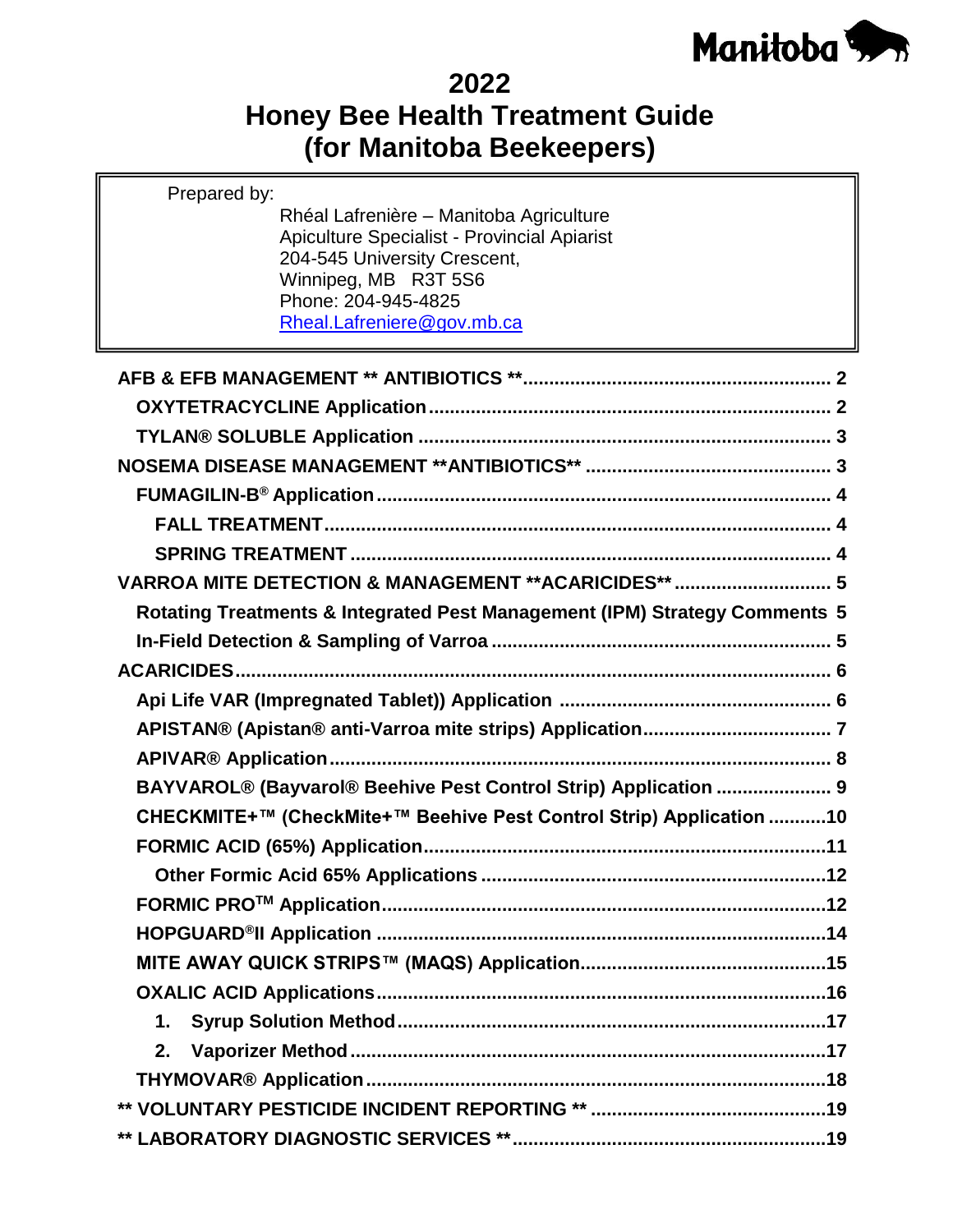#### **IMPORTANT:**

- **1. A veterinarian prescription will be required to use any antimicrobial (e.g. AFB/EFB antibiotic) treatment in honey bee colonies in Manitoba.**
- **2. All antibiotics and acaricides should only be administered to honey bee colonies according to recommended rates on the products label or according to veterinarian prescription. Never administer antibiotics and acaricides while honey supers are on the hives unless explicitly stated as safe to do so on the label.**

## <span id="page-1-0"></span>**AFB & EFB MANAGEMENT \*\* ANTIBIOTICS \*\***

**Antibiotics are NOT a cure for American Foulbrood (AFB) or European Foulbrood (EFB) since viable bacterial spores may still be present in the hive after treatment.**

Combs with visible signs of AFB of EFB should therefore be removed from the hive and destroyed by fire. Furthermore, it is recommended that boxes associated with infected hives be decontaminated (see below "Empty Super Disinfection), or burned with the infected frames. Following removal of the diseased combs and in consultation with a veterinarian, antibiotic treatment may be needed to manage the spread of disease to non-infected hives.

In the hive, AFB that is resistant to antibiotic (rAFB) looks the same as AFB that is susceptible to the antibiotic. Fresh rAFB, "ropey brood" and old rAFB scale may appear on the same frame. Determination of resistance to antibiotics requires culturing of the bacteria in a laboratory; therefore, please submit any suspected AFB frames for testing to the Provincial Apiculture office in Winnipeg or to your Veterinarian.

#### <span id="page-1-1"></span>**OXYTETRACYCLINE Application**

*Active ingredient: Oxytetracycline (Oxytetracycline hydrochloride)* Examples of Brands Available: **Oxysol 62.5® (DIN 00560189)**

The registration status of Oxytet-25® is currently listed as "Dormant". The marketing of new product may be difficult to find but some Veterinarian clinics may still have some supply in their inventory. The **product label** is still posted on Health Canada's website an can be found by doing a Drug Identification Number [\(DIN\) search](https://health-products.canada.ca/dpd-bdpp/index-eng.jsp) for ["Oxytet-25® \(DIN 02231111\)"](https://pdf.hres.ca/dpd_pm/00060184.PDF).

The registration status of Oxysol 62.5® is currently listed as "Marketed". The availability of new product may be easier to find than Oxytet-25®, so it is advisable to work with your Veterinarian to assist you if need be to switch from Oxytet-25® to Oxysol 62.5®. The **product label** is posted on Health Canada's website an can be found by doing a [\(DIN\) search](https://health-products.canada.ca/dpd-bdpp/index-eng.jsp) for [Oxysol 62.5® \(DIN](https://pdf.hres.ca/dpd_pm/00042851.PDF)  [00560189\)](https://pdf.hres.ca/dpd_pm/00042851.PDF)

The following feeding recommendations for oxytetracycline hydrochloride are based on formulations containing 25 g of active ingredient per 400 g of product, eg: Oxysol 62.5®: **Refer to product labels or Veterinarian instructions on specific product use.**

**Dusting:** Add 4 g of powder to 35 g of powdered sugar or 400 g (1 pouch) to 3.5 kg (total of 3.9 kg). Apply the mixture on the outer parts or ends of the frames at the rate of 32 g per colony.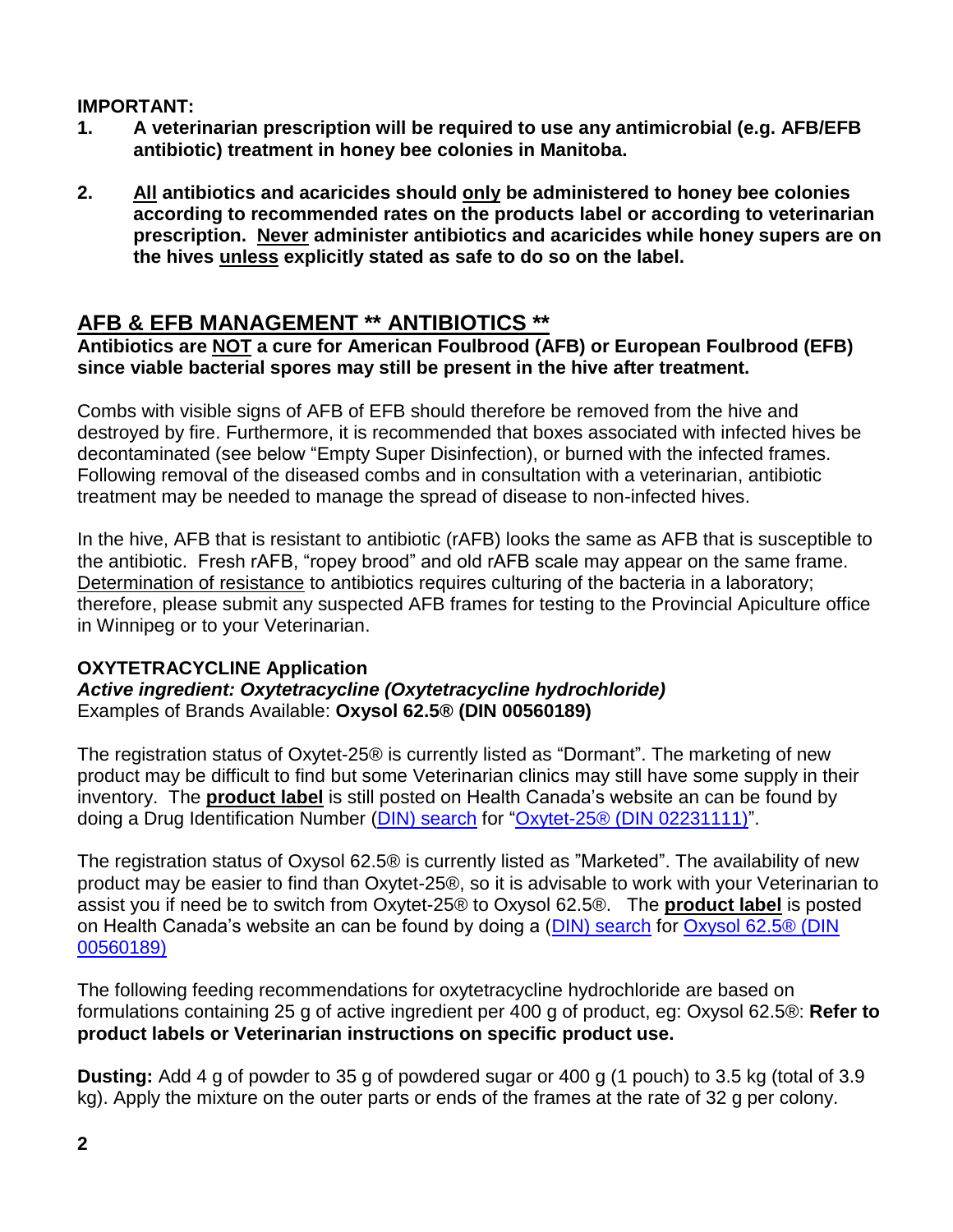**Syrup:** Dissolve 4 g of powder in a small quantity of water with 3 kg of a one-part sugar, one-part water or 400 g (1 pouch) per 300 kg of the 1:1 syrup mixture. Bulk feed the syrup at the rate of 2.5 kg per colony using feeder pails or division board feeders or by filling the combs. For both the above methods, usually 3 applications at 4 or 5-days interval are required in the spring and/or fall at least 4 weeks before the main honey flow to prevent contamination of marketable honey.

**CAUTIONS:** Honey from bee colonies likely to be infected with foul brood should not be used for preparation of medicated syrup supplements since it may be contaminated with spores of foul brood and may result in spreading the disease.

**NOTE:** Only medicated drinking water should be provided during the treatment period and fresh solutions should be prepared daily. 1 teaspoonful equals 4 g**.** 

**STORAGE CONDITIONS:** Store between 15°C and 25°C and protect from humidity.

#### <span id="page-2-0"></span>**TYLAN**® **SOLUBLE Application** *Active ingredient: Tylosin tartrate* **(DIN 00103616)**

**Tylan® Soluble is highly stable in hive food stores and must only be considered for use in consultation with a Veterinarian. Tylan Soluble has traditionally only been recommended for use in honey bee operations that have TESTED POSITIVE for American Foulbrood disease. Please note that the information below is based on the current recommendations found on the [Tylan® Soluble label \(DIN 00103616\)](https://pdf.hres.ca/dpd_pm/00043726.PDF) (200 mg/20g confectionary sugar)**

Colonies identified for treatment should receive 3 treatments administered as a dust in confectioners/powdered sugar. The 200 mg dose is applied (dusted) over the top bars of the brood chamber once weekly for 3 weeks. To avoid residues in honey, Tylan® Soluble should **NOT** be used in the spring (i.e. **Fall Treatment Only**).

Residue problems can also occur if the feed (honey or syrup) stored in the colony during fall treatments is **NOT** consumed by the bees before honey production begins. Honey from brood nest areas of colonies treated with Tylan® Soluble must **NOT** be harvested for human consumption.

Tylan® Soluble is a granulated powder, which is easily soluble in water. Tylan® Soluble is available in a jar size with 100g tylosin tartrate. If you have any questions about Tylan® Soluble or any other ELANCO products, please contact ELANCO at 1-800-773-7603 or talk to your veterinarian.

## <span id="page-2-1"></span>**NOSEMA DISEASE MANAGEMENT \*\*ANTIBIOTICS\*\***

The following recommendations are for treating Nosema disease caused by Nosema apis; however, another species of Nosema, (N. ceranae) has also been found in Manitoba. Current research suggests that both species of Nosema respond to antibiotic treatment but that more information is needed to determine if modifications to the Fumagilin-B® label will be required for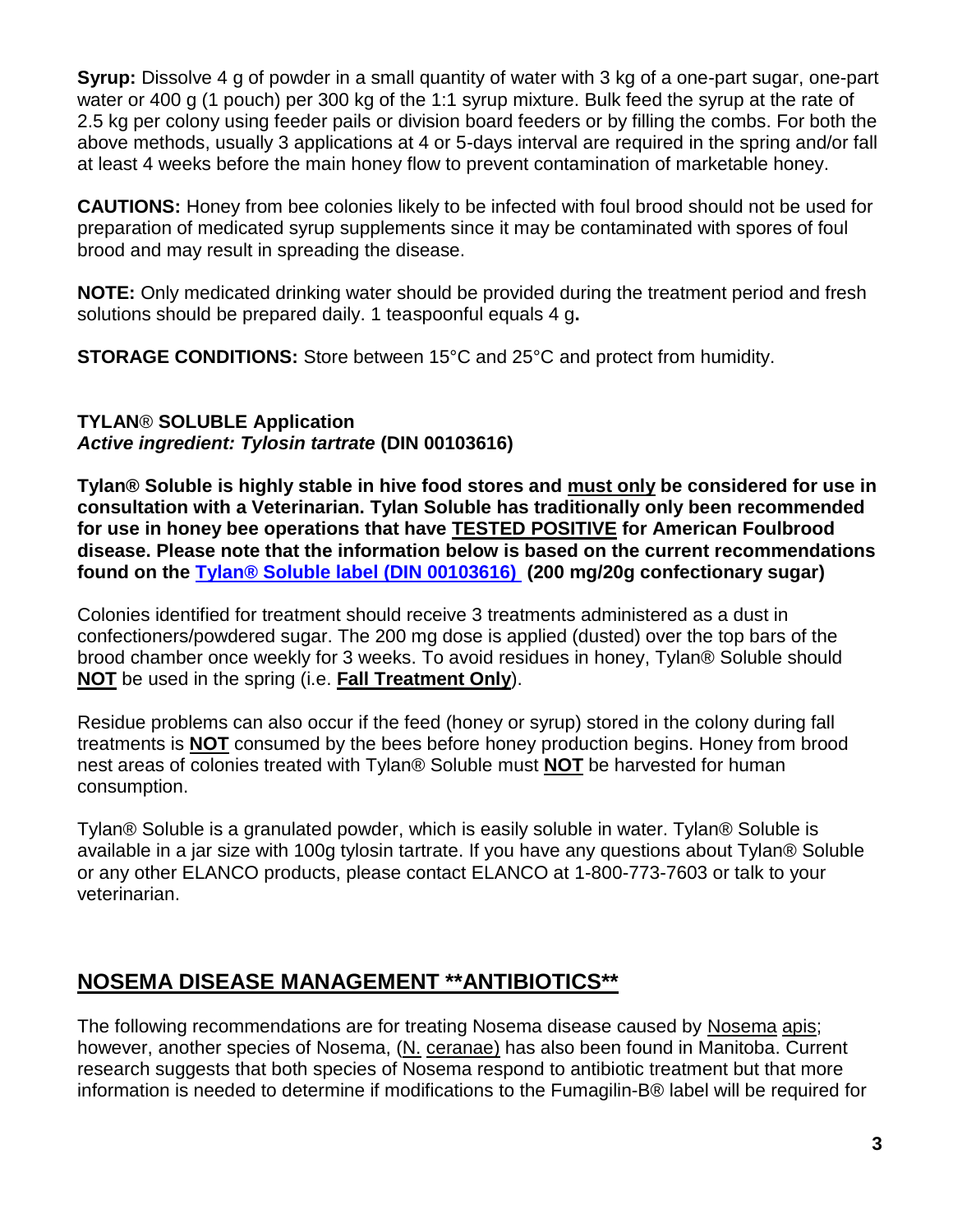the effective control of both species. Please note that the information below is based on the current recommendations found on the [Fumagilin-B® label \(DIN 02231180\) \(](https://pdf.hres.ca/dpd_pm/00054766.PDF)21 mg/g).

#### <span id="page-3-0"></span>**FUMAGILIN-B® Application**

*Active ingredient: "Fumagillin" (Bicyclohexylammonium fumagillin) (***DIN 02231180)**

Fumagillin is available in a variety of container sizes, depending on the brand name; therefore always follow the product's label recommendations. As a general guideline, 1.0 g of fumagillin will provide enough antibiotic for treatment of approximately 10 spring package colonies or 5 wintered colonies. **Refer to product labels for instructions on specific product use.** *Important:* Medicated syrup is best prepared at a concentration of 25 mg Fumagillin base per liter of syrup, usually 2:1 syrup (two parts of sugar to one part of water). The water may be warm (20-  $50^{\circ}$ C).

#### **Colonies infected with NOSEMA should be treated with Fumagilin-B® in sugar syrup, according to time of year and colony size/type, as follows:**

#### <span id="page-3-1"></span>**FALL TREATMENT:**

**After all honey supers have been removed, feed medicated syrup at the following rates (see above for Fumagillin Preparation):**

- For each 2 chamber colony (approx. 30,000 bees): 7-8 L treated syrup (approx. 2 gal)
- For each 1 chamber colony (approx. 18,000 bees): 4 L treated syrup (approx. 1 gal)
- For each 5 frame colony (approx. 12,000 bees): 3 L treated syrup (approx. ¾ gal)
- 
- -

#### <span id="page-3-2"></span>**SPRING TREATMENT:**

| Fumagilin-B <sup>®</sup> Preparation by Bottle Size | <b>Will Provide One Treatment For:</b>      |
|-----------------------------------------------------|---------------------------------------------|
| Mix 0.5 g (small bottle) in 20 L of syrup           | 6 spring packages or 3 wintered colonies    |
| Mix 2.0 g (medium bottle) in 80 L of syrup          | 21 spring packages or 11 wintered colonies  |
| Mix 9.5 g (large bottle) in 380 L of syrup          | 100 spring packages or 50 wintered colonies |

**In the spring, when colonies are stressed due to inclement weather conditions; mite infestation, other disease factors, or intensive spring management, feed medicated syrup at the following rates (see above for Fumagillin Preparation):**

- For each 2 chamber colony (approx. 20,000 bees): 3-4 L treated syrup (approx. 1 gal)
- For each 1 chamber colony (approx.12,000 bees):  $2 \text{ L}$  treated syrup (approx.  $\frac{1}{2}$  gal)
- For each 5 frame colony (approx. 8,000 bees): 1-2 L treated syrup (approx. 1/2 gal)
- 
- 
- 
- 
- For each package colony:  $1-2$  L treated syrup (approx.  $\frac{1}{2}$  gal)

Treatment with Fumagilin-B®, which may be necessary in the **LATE WINTER** (February-March), should follow the regime for **SPRING TREATMENT** (as described above). Prior to fall feeding of colonies, it may be advisable to have combs 2, 5, 7 and 9 empty in the second brood chamber for storage of the medicated syrup.

**Research has shown that oxytetracycline & fumagillin may be administered safely at the same time, provided the dosages do not exceed the recommended rates.** For further information about antibiotic treatment and possible interactions, please contact your veterinarian.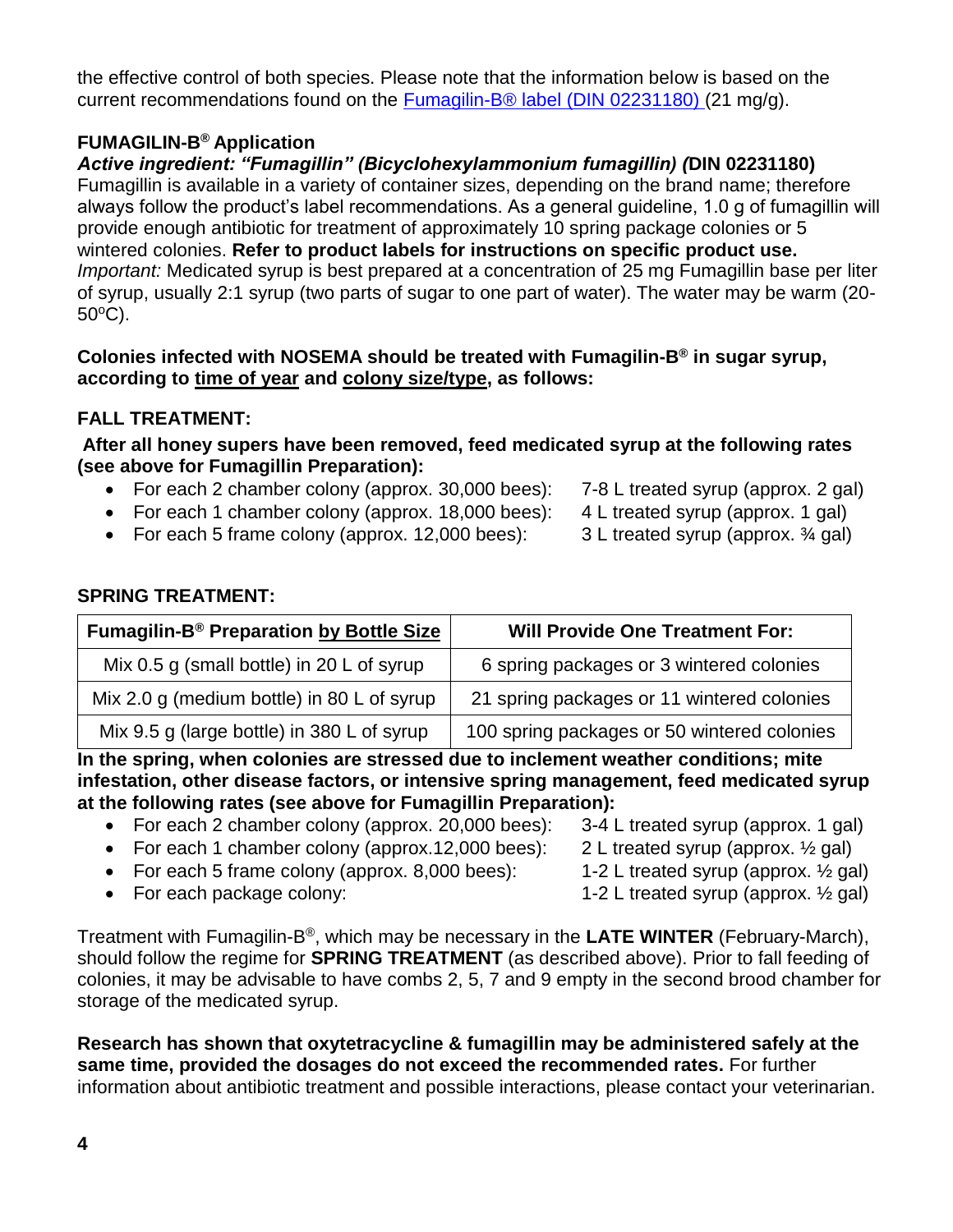## <span id="page-4-0"></span>**VARROA MITE DETECTION & MANAGEMENT \*\*ACARICIDES\*\***

#### <span id="page-4-1"></span>**Rotating Treatments & Integrated Pest Management (IPM) Strategy Comments:**

It is recommended that beekeepers monitor for Varroa mites (*Varroa destructor*) and rotate acaricides to decrease the risk of treatment-resistance and contamination of wax and honey by high-residual acaricides. The following acaricides: Apistan®, Apivar®, Bayvarol® CheckMite+™, Formic Acid products, HopGuard®II, Oxalic Acid and Thymovar<sup>™</sup> are available for varroa mite control and should be used according to instructions on their packaging. In order to minimize the risk of developing treatment-resistant mites, it is important that beekeepers try to avoid consecutive treatments (ex: spring & fall) using the same product or products with similar chemistries (i.e. Apistan® and Bayvarol®).

Placement of a screen (3 mm x 3 mm mesh, or "No. 8 mesh") over the bottom-board, to separate fallen mites from bees and reduce mite re-entry into the colony, may help reduce varroa infestation. "Screen bottom-boards", as they are often called**, do not significantly reduce varroa populations on their own**; however, in combination with acaricides or genetically resistant (ex: hygienic) bees, have been found to be of some benefit. **Cultural control methods, as well as genetically resistant bees, help control varroa year-round not just during spring and fall.** A screen-bottomboard can also facilitate the detection of varroa in a hive (see below) although an alcohol varroa-wash of bees from the brood area is more consistently accurate. It is important to note that having a screen over the bottomboard that restricts honey bee access can result in a buildup of wax and pollen debris on the bottomboard. If the debris is not removed by the beekeeper on a regular basis, scavenger pests such as wax moth that feed on this debris may become more of a problem.

Honey bee colonies should be monitored for varroa on a regular basis, preferably in the spring and fall, to determine infestation levels relative to economic thresholds, and to ensure that previous control procedures have been effective. In the spring build up period, it is recommended varroa levels should be maintained below 1% (i.e. 1 mite per 100 adult bees). In the fall period, it is recommended varroa levels should be maintained at 1-3% or less with significant brood present (ex: early fall), and less than 10% when there is little brood (ex: late fall). The decrease in brood and subsequent movement of mites onto adult bees accounts for the higher threshold in the fall period. **Note that this varroa threshold information assumes honey bee tracheal mite levels are at or near zero, and that colony health is dependent on more than just mite levels. Mite levels may increase due to the development of resistance to control products, improper application of treatment, or re-infestation from a neighboring apiary.** To discuss specific recommendations regarding combinations of varroa mite, honey bee tracheal mite and possibly other honey bee disease, please contact the Apiculture office. A video on **[how to](https://manitobabee.org/hive/varroa-mite-monitoring/)  [monitor for varroa mite](https://manitobabee.org/hive/varroa-mite-monitoring/)** can be viewed on the website of the Manitoba Beekeepers' Association (MBA) at [https://manitobabee.org/\(](https://manitobabee.org/hive)videos).

#### <span id="page-4-2"></span>**In-Field Detection & Sampling of Varroa:**

Sampling for varroa from 5 hives in a bee yard of 30 hives should give a good idea of varroa infestation in that yard but sampling more hives will strengthen results.

#### **Varroa-wash:**

Scoop 200-300 bees from brood area frames into a container with windshield washing fluid (blue) or soapy water and shake the container in for several minutes to dislodge the mites from the bees. Separate the bees and fluid with the mites using a sieve or screened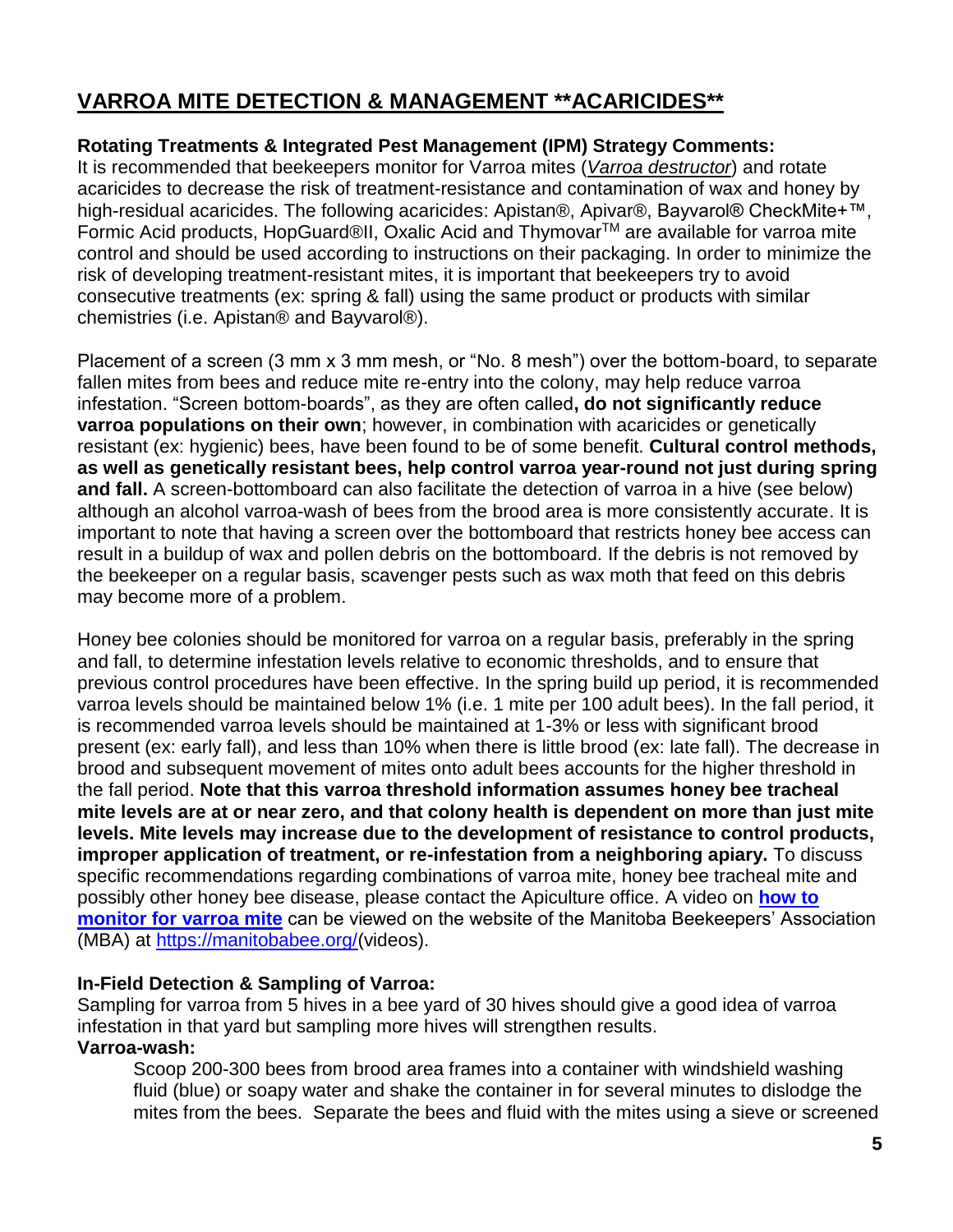lid. Sampling from the brood area is important! It helps to ensure accuracy, consistency and to reduce variability. To calculate approximate percent infestation level, count the number of dislodged mites, divide by the number of bees in the cup, and multiply by 100.

#### **Natural drop:**

Using a screen bottom-board, place a sticky board (sticky side up) into the space between the screen and floor of the bottomboard. Commercial sticky boards are available or they can be made using a sticky spreadable substance, such as a thin layer of Tanglefoot on white cardboard, plastic or similar media. As a general guideline, natural varroa mite drop of 1 varroa mite per 24-hr suggests an infestation level of at least 1%. Whereas, natural mite drop of 30-40 mites per 24-hr period suggests an infestation level of approximately 5%. Note: natural varroa mite drop is affected by a number of factors including weather and genetics, so sampling over several days can help to minimize these influences when calculating estimated average mite fall.

**It is for this reason that monitoring should occur over several days (i.e. 2-3 days) and that the average daily mite drop be calculated by dividing the number of mites by the number of days the sticky boards have been in the hive.**

## <span id="page-5-0"></span>**ACARICIDES**

#### <span id="page-5-1"></span>**Api Life VAR (Impregnated Tablet)) Application**

*Active ingredient: Thymol, Eucalyptus oil, Racemic camphor, l-menthol,* **(Reg# 33821)** Please note that the information below is based on the current recommendations found on the [Api Life VAR label \(Reg# 33821\),](https://pr-rp.hc-sc.gc.ca/1_1/view_label?p_ukid=187677061) which can also be found by searching the PMRA online label database at:<http://pr-rp.hc-sc.gc.ca/ls-re/index-eng.php> (search "Api Life VAR")

**Precautions:** KEEP OUT OF REACH OF CHILDREN! Combustible! Do not use or store near heat or open flames. Do not store above 30° C. To prevent contamination, store this product away from food or feed. Store in a dry area, inaccessible to children. Store in original container only. Keep container closed when not in use.

Wear a long-sleeved shirt, long pants, chemical-resistant gloves, socks and shoes during application and clean-up. In addition, wear protective eyewear (goggles or face shield) during application and clean-up. Wash hands before eating, drinking, chewing gum, using tobacco, or using the toilet. Users should remove clothing/personal protective equipment (PPE) immediately if pesticide gets inside. Then wash thoroughly and put on clean clothing. Users should remove PPE after the completion of operations that include handling this product. As soon as possible, wash thoroughly and change into clean clothing

**Timing:** Spring or fall treatment of varroa mite: Api Life VAR is formulated as a tablet impregnated with essential oils. These essential oils evaporate from the tablet and the resulting vapours spread throughout the hive. One bag contains 2 tablets. One treatment consists of 3 applications of 1 tablet per hive. Tablets are sealed in multilayer bags (polyester-aluminiumpaper-polythene), closed by heat sealing. When used as directed Api Life VAR provides suppression of varroa mite in colonies of honey bees.

To treat a hive, remove 1 tablet from the bag and break the tablet into 4 pieces. Open the hive and place the 4 pieces on top of the top bars near the corners of the brood box, and away from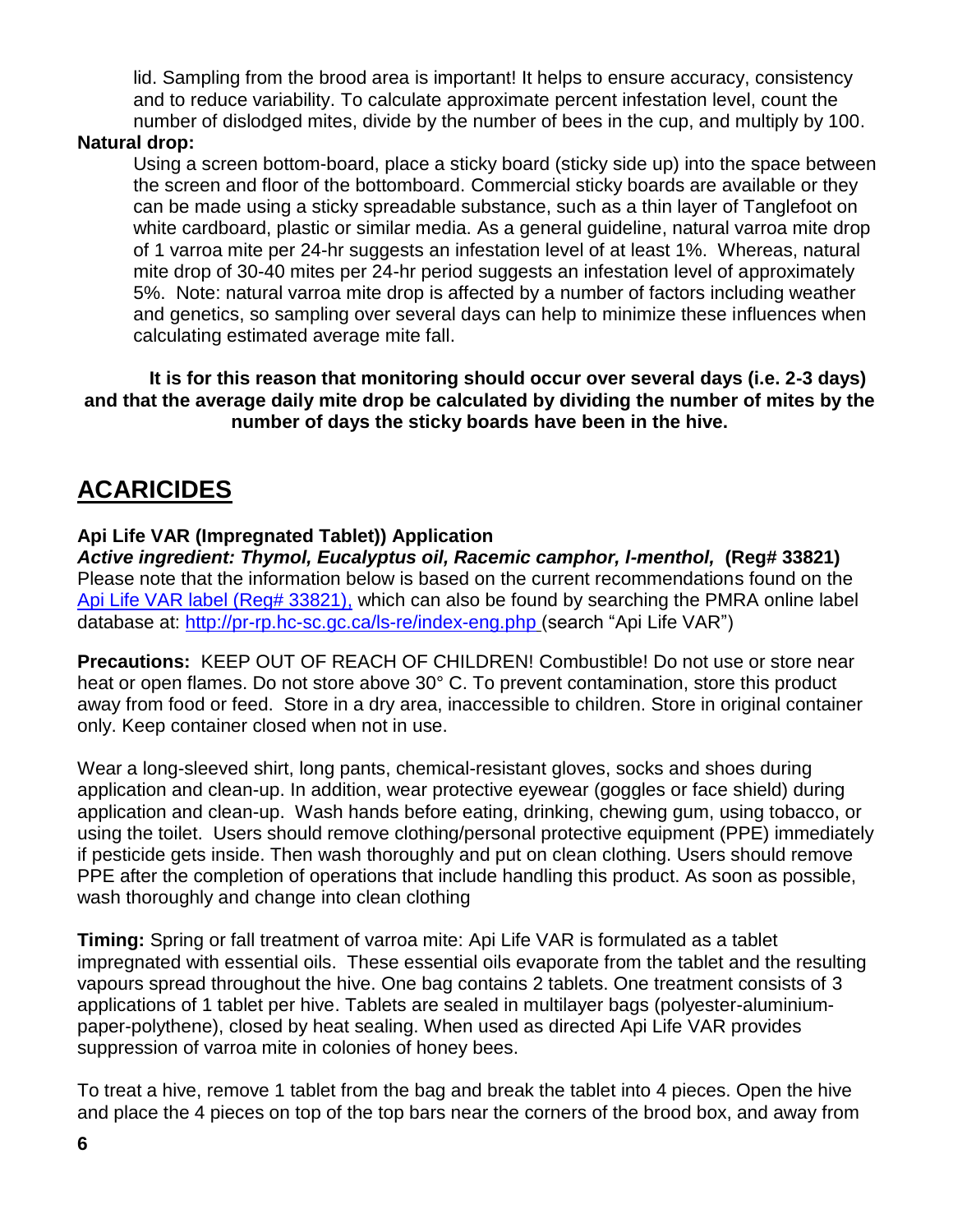the brood in the middle of the hive. After 7 to 10 days, remove the pieces and replace with a second fresh tablet broken into 4 pieces as above. Repeat the procedure again with a third tablet, 7 to 10 days later. Leave the last tablet in the hive for 12 days, then remove the tablet pieces from the hive.

Applications of Api Life VAR may be made in any season (spring/summer/fall/winter) in which all applicable restrictions, precautions and directions for use must be followed. Do not use when honey supers are in place to prevent excessive residues in marketable honey or wax. Use when daytime highs are between 18° and 35°C. The use of Api Life VAR at average daily temperatures below 18° C may result in reduced control of varroa mites. The use of Api Life VAR at higher than recommended temperatures over (35°C) may increase the potential for brood or bee mortality. Closely adhering to the label directions will minimize adverse effects. Do not use Api Life VAR at temperatures above 35° C Remove Api Life VAR tablets from hive at least 1 month (30 days) prior to harvesting honey (i.e. Pre-harvest interval (PHI)).

Use of Api Life VAR is most effective when less sealed brood is present. Application of Api Life VAR may cause some reduction in the amount of sealed brood during the application period. At higher concentrations, thymol residues may impart off-flavours to honey. The potential for offflavours can be further reduced by increasing the PHI and/or by delaying the replacement of surplus honey supers after the treatment is completed. The benefits of varroa mite control will usually greatly exceed the effects of limited mortality. However, since not every possible combination of colony and environmental conditions has been replicated in experimental trials, beekeepers should follow all directions and monitor colonies for unusual conditions or signs of colony stress. For best results, the colony should be as compact as possible during treatment. Combine weak colonies before treatment. Apply Api Life VAR during the coolest time of the day either in the early morning or evening. Close up screened bottom boards and make hives as tight as possible by reducing entrances and any other openings that exist. Do not apply the treatment when bees are robbing.

**Disposal:** Do not re-use tablet pieces or empty packages. Make the empty package unsuitable for future use. Dispose of the package and used tablets pieces in accordance with provincial requirements. For information on disposal of unused, unwanted product, contact the manufacturer or the provincial regulatory agency

#### <span id="page-6-0"></span>**APISTAN® (Apistan® anti-Varroa mite strips) Application** *Active ingredient: 10% Fluvalinate (fluvalinate-tau)* **(Reg# 23023)**

Please note that the information below is based on the current recommendations found on the Apistan® [label \(Reg# 23023\),](https://pr-rp.hc-sc.gc.ca/1_1/view_label?p_ukid=149133787) which can also be found by searching the PMRA online label database at:<http://pr-rp.hc-sc.gc.ca/ls-re/index-eng.php> (search "apistan")

At this time, varroa resistance to Apistan® is widespread in the province; so control using this product may produce variable results, therefore monitoring efficacy is critical.

**Precautions:** KEEP OUT OF REACH OF CHILDREN! Wear chemical resistant gloves when handling strips. Wash hands thoroughly with soap and water after removing gloves. Harmful if swallowed. Do not expose honey intended for human consumption directly to APISTAN STRIPS. Do not re-use strips. After treatment, do not use beeswax for human consumption. Fluvalinatetau is toxic to fish. Do not contaminate aquatic systems with fluvalinate-tau by storage or disposal of Apistan Anti-Varroa Mite Strips in the apiary/beeyard. Just before application; remove the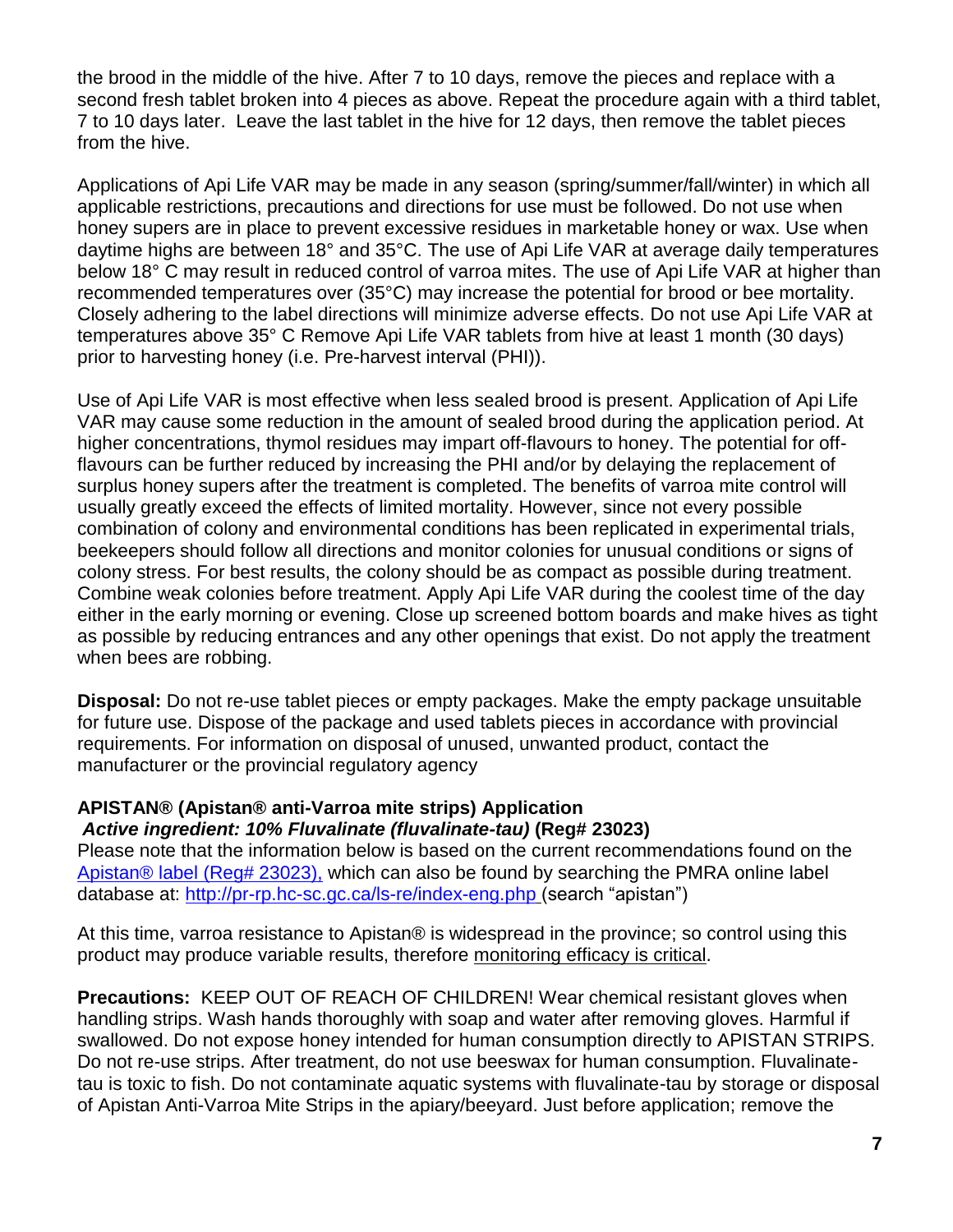required number of strips from the pouch. Unused strips should remain in the original package. Refer to product labels for instructions on specific product use.

**Timing**: Spring or fall treatment of varroa mite: Use 1 strip for each 5 combs of bees in each brood chamber (Langstroth deep frames or equivalent in other sizes). Hang the strips in separate spaces between the combs as near to the center of the bee/brood cluster as possible. If two brood chambers are used for the brood nest, hang the strips in both the top and bottom brood chambers. For best chemical distribution, use the strips when daytime temperature-highs are at least 10°C. Hives may be treated in the spring before the honey flow and/or in the fall after the honey flow. Do not treat when honey supers are on the hives. Place the strips in the hives for up to 42 days (6 weeks). According to the label, honey supers may be placed on colonies after the strips have been removed.

**Disposal**: Do not re-use strips or empty packages. Make the empty package unsuitable for future use. Dispose of the package and used strips in accordance with provincial requirements. Open burning of Apistan Anti-Varroa Mite Strips is prohibited. For information on disposal of unused, unwanted product, contact the manufacturer or the provincial regulatory agency.

#### <span id="page-7-0"></span>**APIVAR® Application**

#### *Active ingredient: 3.3% Amitraz* **(Reg# 29092)**

Please note that the information below is based on the current recommendations found on the [Apivar® label \(Reg# 29092\),](https://pr-rp.hc-sc.gc.ca/1_1/view_label?p_ukid=149139945) which can also be found by searching the PMRA online label database at:<http://pr-rp.hc-sc.gc.ca/ls-re/index-eng.php> (search "apivar")

**Precautions: There is growing concern that the efficacy of amitraz has been on the decline over the last few years and varroa levels after the treatment must be monitored to ensure adequate control. KEEP OUT OF REACH OF CHILDREN!** Keep strips in original, unopened packaging, away from foodstuffs. Avoid inhalation of product vapour when opening the sealed packet of strips. Avoid contact with skin and eyes and wear chemical resistant gloves when handling the strips. Wash hands thoroughly with soap and water after use, as product may be harmful if absorbed through the skin or inhaled. Very toxic to fish and other aquatic organisms!

Use 2 Apivar® strips per brood chamber (i.e. 1 strip per 5 Frames of Bees).

| Number of Frames of Bees: | ึ ≤5 | $6 - 10$ | $11-15$   $\geq 16$ |  |
|---------------------------|------|----------|---------------------|--|
| Number of Strips to Use:  |      |          |                     |  |

**Refer to product labels for instructions on specific product use.** To control varroa mite, remove honey supers before application of Apivar®. Use 2 Apivar® strips per brood chamber. Separate the double strip and hang each strip between two comb frames inside the brood area or the bee cluster, with a minimum distance of 2 frames between strips. Suspend Apivar® strips in the brood chamber in such a way that the bees can walk on both sides of the strips. **Using a nail or toothpick to hang the strips may facilitate this**. Leave strips inside the hive for 42 days, and then remove. In case of movement inside the beehive far from the strips, it is very important to reposition the strips into the bee cluster, and leave the strips in place for 14 more days before removal. **In Manitoba, both spring or fall treatments with Apivar® will very likely involve periods of inclement weather, so beekeepers should plan to have the Apivar® strips in**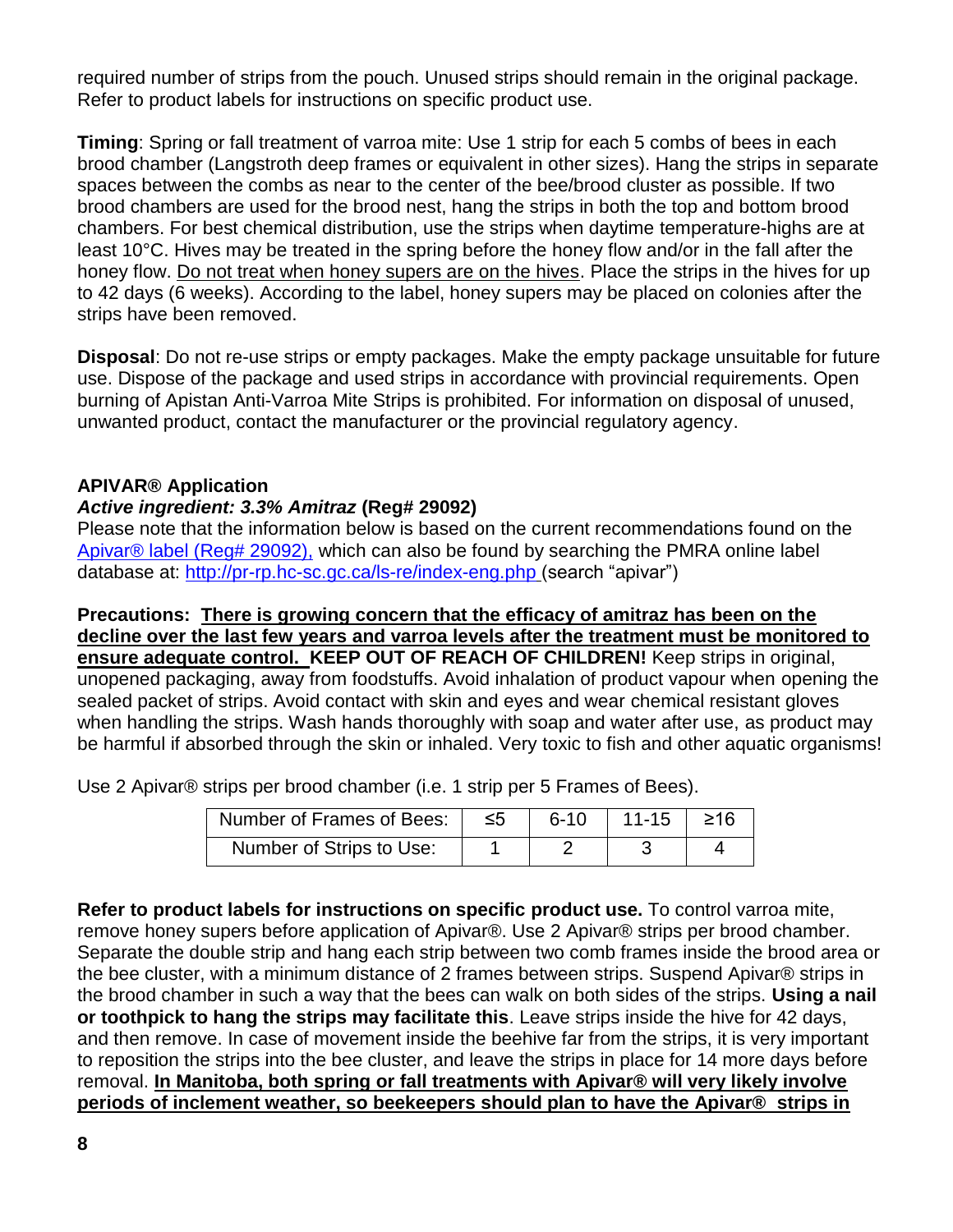**their colonies for the full 56 day treatment**. Strips must be removed after a maximum of 56 days. **DO NOT** re-use the strips. Do not handle more than 200 strips (100 pairs) per person per day and always wear chemical resistant gloves (e.g. nitrile) when handling the strips, including used strips.

**Timing:** Hang Apivar® strips in the hives in spring before the first honey flow if varroa mite infestations have reached treatment threshold. **DO NOT USE APIVAR® STRIPS WHEN HONEY SUPERS ARE PRESENT**. If mite infestation is severe, colonies are to be treated in the fall after all surplus honey has been removed from the hive. Remove honey supers before use of Apivar® strips. Consult provincial guidelines for more information on varroa control. Withholding period for honey collection: DO NOT use while honey supers are present and wait 14 days after removing strips before placing honey supers on hive(s).

**Disposal**: Dispose of packaging and used strips in accordance with provincial requirements. For information on disposal of unused, unwanted product, contact the manufacturer or the provincial regulatory agency. Contact the manufacturer and the provincial regulatory agency in case of a spill, and for clean up of spills. Shelf life: when stored appropriately, this product should show no significant degradation for two years from date of manufacture.

#### <span id="page-8-0"></span>**BAYVAROL® (Bayvarol® Beehive Pest Control Strip) Application** *Active ingredient: Flumethrin sum of the trans-Z isomers ……3.6 mg per strip* **(Reg# 32503)**

Please note that the information below is based on the current recommendations found on the Bayvarol<sup>®</sup> label (Reg# 32503), which can also be found by searching the PMRA online label database at:<http://pr-rp.hc-sc.gc.ca/ls-re/index-eng.php> (search "Bayvarol")

**Since both Bayvarol® (flumethrin) and Apistan® (fluvalinate-tau) are Group 3A insecticides, it is therefore probable that cross-resistance to flumethrin is present in Canada, and could limit the performance and utility of Bayvarol®. However, the potential for reversion of resistance suggests that despite the probability of cross-resistance, Bayvarol® may be successfully used in areas with Group 3A-resistant varroa mite populations when used in rotation with non-Group 3A insecticides.**

**Precautions:** KEEP OUT OF REACH OF CHILDREN! Wear long-sleeved shirt, long pants, chemical-resistant gloves (e.g., nitrile gloves), socks and shoes when handling the strips. Leather beekeeping gloves must not be worn when handling this product. Wash hands thoroughly with soap and warm water after removing gloves. Do not expose honey intended for human consumption directly to Bayvarol Strips. After treatment, do not use beeswax for human consumption. Flumethrin is toxic to fish. Do not contaminate aquatic systems by storage or disposal of Bayvarol strips.

Just before application, remove the required number of strips from the pouch. Unused strips should remain in the original package.

**Timing**: Nucleus colonies, packages and newly collected swarms receive two strips. Wintered singles or double receive a maximum of four strips per brood chamber. Strips are suspended between frames in the central brood rearing area in such a way that the bees will contact the strips on both sides. When using the tabs on the strips have them bent outward in the same direction at the marked fold lines and hook them over the top edge of the frame. For large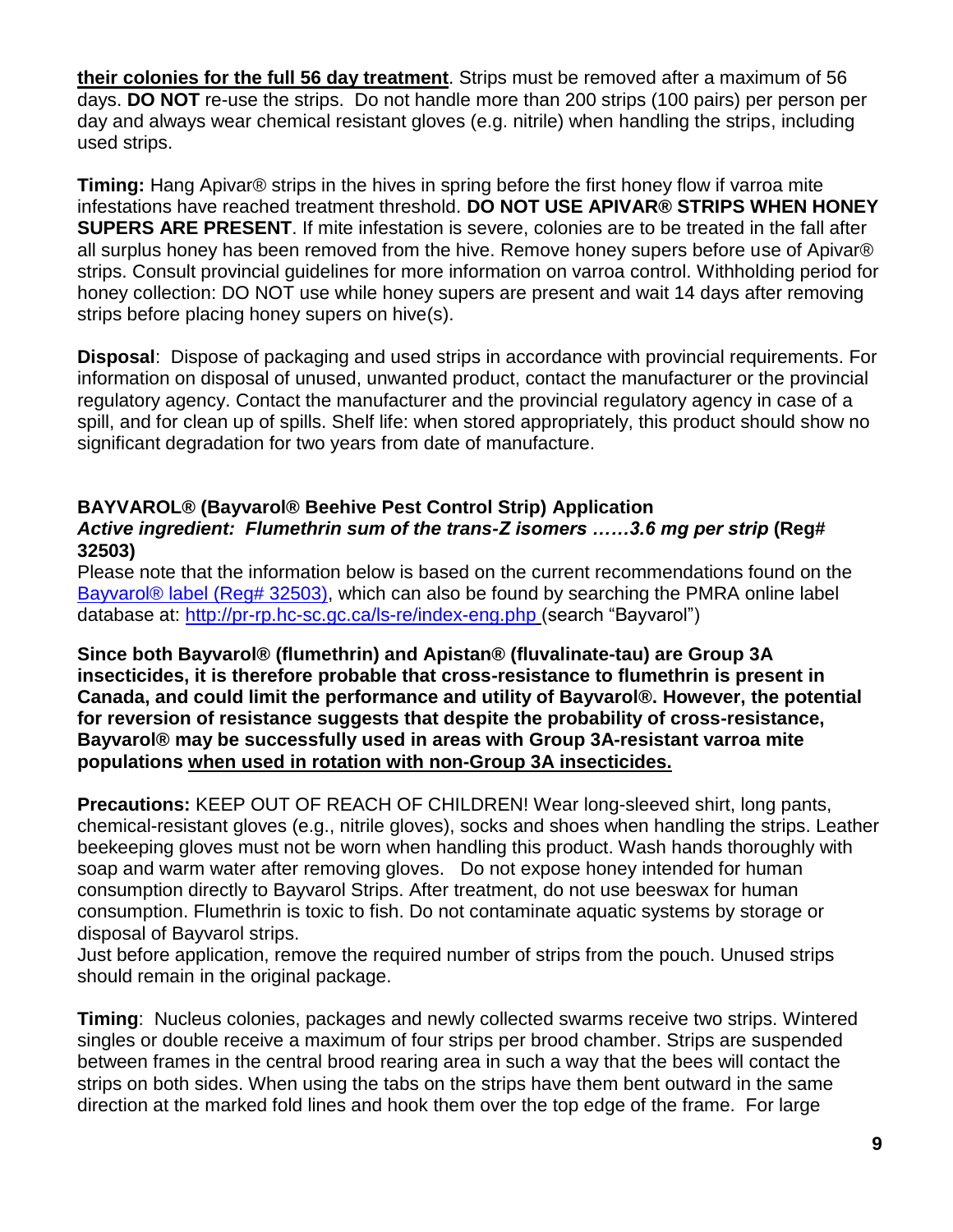colonies occupying more than one brood chamber, strips can be joined together end-to-end, which enables their insertion into and removal from the bee spaces without having to separate the brood chambers. For best chemical distribution, use the strips when daytime temperaturehighs are at least 10°C. Place the strips in the hives for up to 42 days (6 weeks). Best efficacy is to be expected when Bayvarol Strips are used in late summer after the honey harvest. To ensure effective treatment, varroa mites should be monitored for resistance prior to applying Bayvarol strips. **Do not use strips while honey supers are present on the hives!**

**Disposal**: Do not reuse the strips or empty packaging. Dispose of packaging (foil wrap) and the used strips in accordance with provincial requirements. For information on disposal of unused, unwanted product, contact the manufacturer or the provincial regulatory agency. Contact the manufacturer and the provincial regulatory agency in case of a spill, and for clean up of spills.

#### <span id="page-9-0"></span>**CHECKMITE+™ (CheckMite+™ Beehive Pest Control Strip) Application** *Active ingredient: 10% Coumaphos (***Reg# 27147)**

Please note that the information below is based on the current recommendations found on the [CheckMite+TM label \(Reg# 27147\),](https://pr-rp.hc-sc.gc.ca/1_1/view_label?p_ukid=149134787) which can also be found by searching the PMRA online label database at: <http://pr-rp.hc-sc.gc.ca/ls-re/index-eng.php> (search "checkmite). At this time, varroa resistance to CheckMite+™ is widespread in the province; therefore, when using this product, control may be inadequate or variable, and close monitoring is critical.

**Precautions:** KEEP OUT OF REACH OF CHILDREN! Wear long-sleeved shirt, long pants, chemical-resistant gloves (e.g., nitrile gloves), socks and shoes when handling the strips. Leather beekeeping gloves must not be worn when handling this product. Wash hands thoroughly with soap and warm water after removing gloves. Do not expose honey intended for human consumption directly to CheckMite+ Strips. After treatment, do not use beeswax for human consumption. Coumaphos is toxic to birds and aquatic organisms. DO NOT contaminate irrigation or drinking water supplies or aquatic habitats by disposal of used strips and packaging. Just before application, remove the required number of strips from the pouch. Unused strips should remain in the original package.

**Timing:** Hives may be treated in the spring before the honey flow and/or in the fall after the honey flow. Treatment must be **removed at least 2 WEEKS before the honey flow.** Place the strips in the hives for 42 days (6 weeks) **up to a maximum of 45 days. It is not recommended to use coumaphos more than once a year; preferably, after efficacy testing has indicated that it is still effective at controlling mites.**

#### **\*\*\*It is IMPORTANT to not leave coumaphos strips in hives beyond the recommended treatment period as damage to colonies may occur.\*\*\***

Use 1 strip for each 5 combs of bees in each brood chamber (Langstroth deep frames or equivalent in other sizes). Hang the strips in separate spaces between the combs as near the center of the bee/brood cluster as possible. If two brood chambers are used for the brood nest, hang the strips in both the top and bottom brood chambers. For best chemical distribution, use the strips when daytime, temperature-highs are at least 10°C.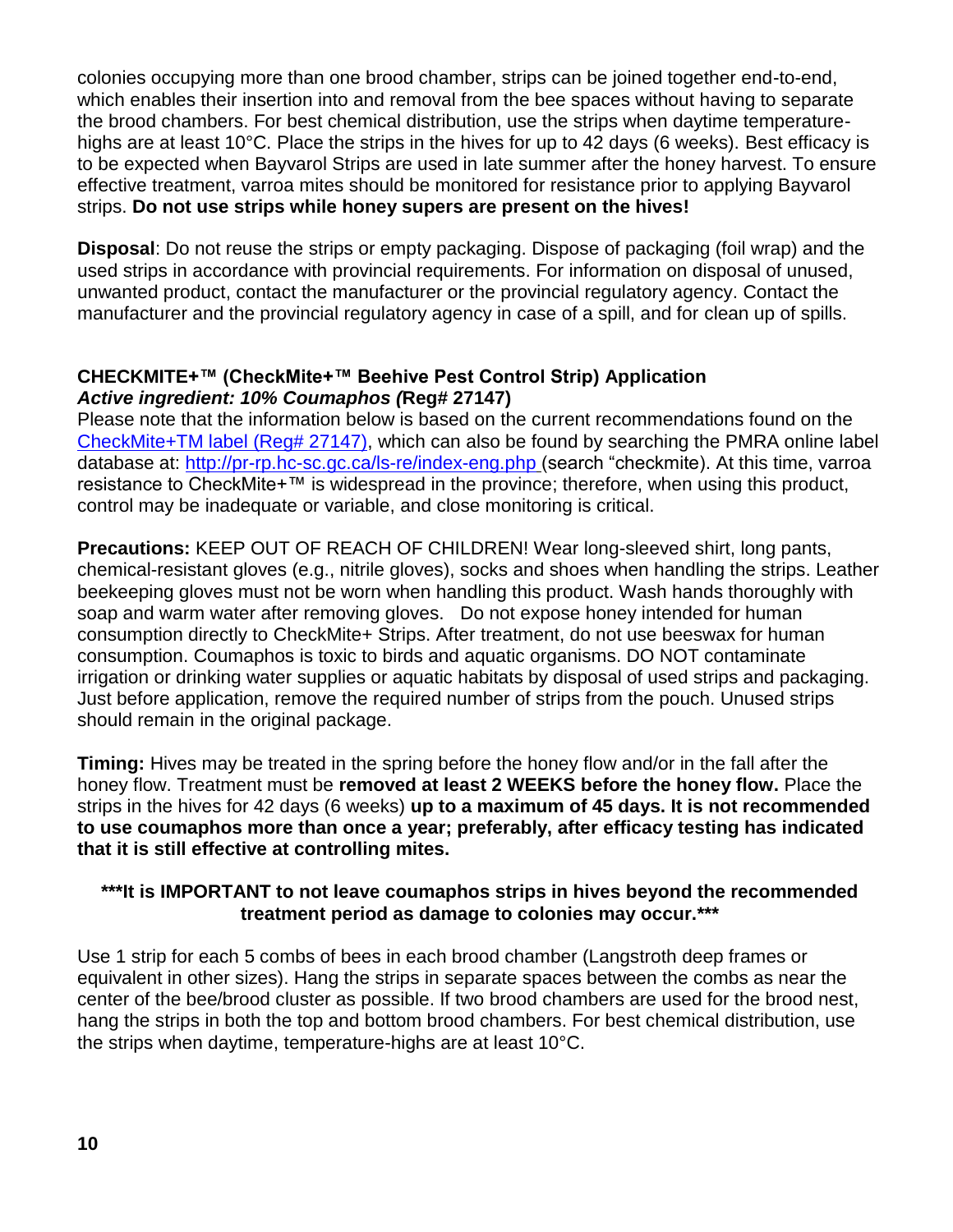**Disposal:** Dispose of packaging (foil wrap) and the used strips in accordance with provincial requirements. For information on disposal of unused, unwanted product, contact the manufacturer or the provincial regulatory agency.

#### <span id="page-10-0"></span>**FORMIC ACID (65%) Application:**

Refer to [Formic Acid 65% label \(Reg# 30324\)](https://pr-rp.hc-sc.gc.ca/1_1/view_label?p_ukid=149132462) for instructions on specific product use or search the PMRA online label database at<http://pr-rp.hc-sc.gc.ca/ls-re/index-eng.php> (search "formic")

**Precautions:** KEEP OUT OF REACH OF CHILDREN! DO NOT get in eyes, on skin or on clothing. Avoid inhaling vapour. Work outdoors, stay upwind, and wear cotton coveralls, chemical resistant gloves and chemical safety goggles when handling, applying, cleaning up and removing pads. Formic acid vapours may result in colony damage, especially at high temperatures.

Formic Acid 65% is used for treatment against varroa mites and tracheal mites in honey bee colonies as part of an IPM program to manage both varroa and tracheal mite populations.

**Application Precautions:** For all Formic Acid 65% applications, all holes in the hive should be sealed except the bottom hive entrance, which should be fully open for the entire duration of treatments, even for applications in the late fall. It is important to remove entrance reducers to prevent excessive buildup of formic acid vapours on the colonies. All bee colonies in the apiary should be treated at the same time to prevent cross-infestation of colonies. Efficacy of formic acid is affected by ambient weather conditions (ex: low temperatures, high humidity). It is important to follow the directions specific to the season of use. Formic acid is corrosive to metal. Metallic materials inside the hive or in direct contact with formic acid may corrode. Do not place formic acid treatments on metallic hive covers!

Do not use Formic Acid 65% during honey flow. To minimize residues and contamination of marketable honey, carefully follow all label instructions. Pre-Harvest Interval: waiting at least 2 weeks from the end of the treatment to put on honey supers will help prevent contamination of marketable honey and any off-flavour taste in honey.

**For Control of Tracheal and Varroa Mites: T**o control varroa and tracheal mites, Formic Acid 65% is to be applied onto an absorbent material (ex: an absorbent paper pad) placed on the bottom board or the hive top bars, at rates of 30 to 40 ml per two-story colony or 15 to 20 ml per one-story colony. Use when outside temperatures are between 10°C and 30°C, and leave hive entrances fully open. The treatment is to be repeated up to six times at 1 to 10-day intervals. Repetition of treatment at least 4 times is recommended if used as a stand-alone treatment, but fewer can be used if part of an IPM program.

**Slow Release Method:** This application method uses 250 ml of Formic Acid 65% per hive. Formic acid slow-release pads are made by placing a piece of absorbent material (ex: fiberboard, felt) in a perforated re-sealable plastic vegetable storage bag (3.8 L size). The piece of absorbent material must be of sufficient size to absorb 250 ml of Formic Acid 65%. Allow sufficient time for the 250 ml of Formic Acid 65% to soak into the absorbent material. The perforated bag containing the Formic Acid 65% soaked absorbent material **must** be sealed in an un-perforated plastic bag for storage and/or transport. At the site while wearing acid-resistant gloves, remove the outer plastic bag, but not the perforated bag before placement on the top bars of the hive. A spacer rim may be required on the top of the brood chamber to allow sufficient space to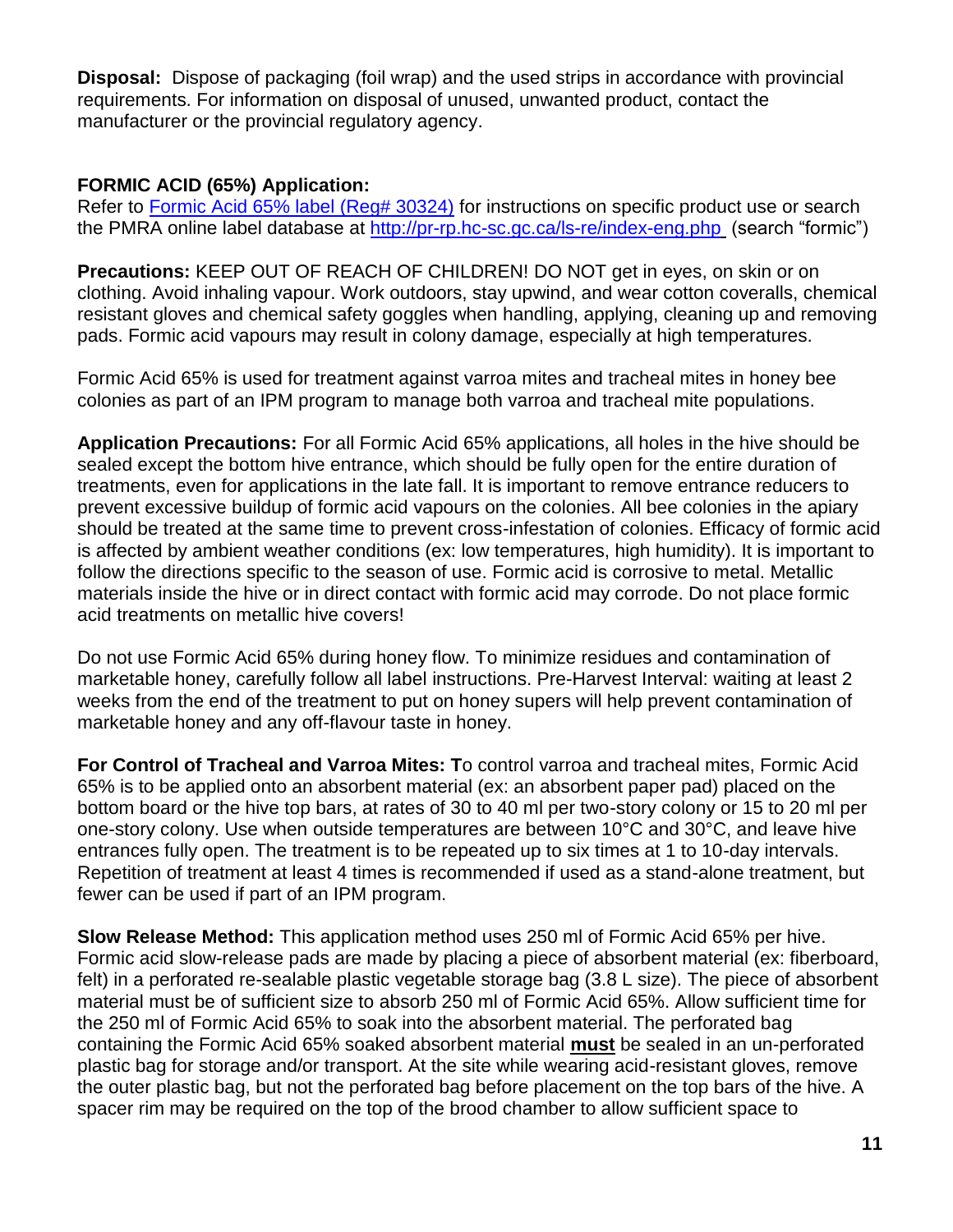accommodate the pad. Leave the slow-release application in place for 21-30 days. To reduce the chance of hive injury, this application method should only be used when the varroa mite economic threshold has been exceeded; and temperatures are not above 30°C. Treated colonies may have temporary suppression of population growth, from which the hive will recover following treatment.

#### **Application Directions Specific to Season of Use:**

**Spring and Early Fall Treatments:** Use Formic Acid 65% for single or double brood-chamber honey bee colonies (bees covering 6 – 20 frames) in standard Langstroth equipment. Outside, daytime, temperature-highs should be between 10 - 26ºC at the time of application. Temperatures above 30ºC during the application period may cause excessive damage to the colonies. When using the slow release method, it is highly recommended to remove the pads from the hives if temperatures above 30ºC occur (ex: when daily temperatures exceed 28ºC for several days) within the first 7 days of treatment, the period during which most of the formic acid is released. Resume treatment by replacing the treatment on the hives after the end of the period of high ambient temperatures. Failure to remove formic acid from colonies during a heat wave may cause excessive brood mortality and absconding. Up to 14 days of brood mortality may occur in the initial stage of treatment, with single brood chamber colonies being more susceptible to damage than double brood-chamber colonies. Overall colony health should not be affected, and brood rearing should recover by the end of the treatment period. Treatment of colonies with fewer frames of bees than recommended may result in excessive brood mortality and even in colony mortality.

**Late Fall, Early Winter Treatments (post-feeding, brood rearing minimal with less than half a frame of brood):** Formic Acid 65% can be used to treat single brood-chamber colonies with bees covering 5 – 10 frames in standard Langstroth equipment. Treatment of smaller hives than recommended (less than 5 frames of bees) may result in excessive colony damage, leading to overwintering mortality. Due to slower diffusion of formic acid, Formic Acid 65% is not effective on larger than single-story hives in cooler temperatures. Outside, daytime, temperature-highs should be above 4ºC at the time of application. When using the slow release method, for temperature highs below 15<sup>o</sup>C, cut a single slit across the center of the perforated plastic vegetable storage bag, when applying the slow-release treatment to the hive. This slit, which should face upward after the pad is applied to the hive, allows the release of formic acid from the pads in the cooler, shorter daylight conditions. Do not cut a slit if temperature highs are above 15ºC.

**Disposal**: For information on disposal of unused, unwanted product, contact the manufacturer or the provincial regulatory agency. Contact the manufacturer and the provincial regulatory agency in case of a spill, and for clean up of spills.

#### <span id="page-11-0"></span>**Other Formic Acid 65% Applications:**

Please visit the [MiteGone™ label \(Reg# 31315\)](https://pr-rp.hc-sc.gc.ca/1_1/view_label?p_ukid=149134326) or visit the MiteGone™ manufacture's website: <http://www.mitegone.com/>

#### <span id="page-11-1"></span>**FORMIC PROTM Application:**

#### *Active ingredient: 42.25% Formic Acid*

Refer to FORMIC PRO™ [label \(Reg# 33321\)](https://pr-rp.hc-sc.gc.ca/1_1/view_label?p_ukid=149137401) for instructions on specific product use or search the PMRA online label database at <http://pr-rp.hc-sc.gc.ca/ls-re/index-eng.php> (search "formic pro).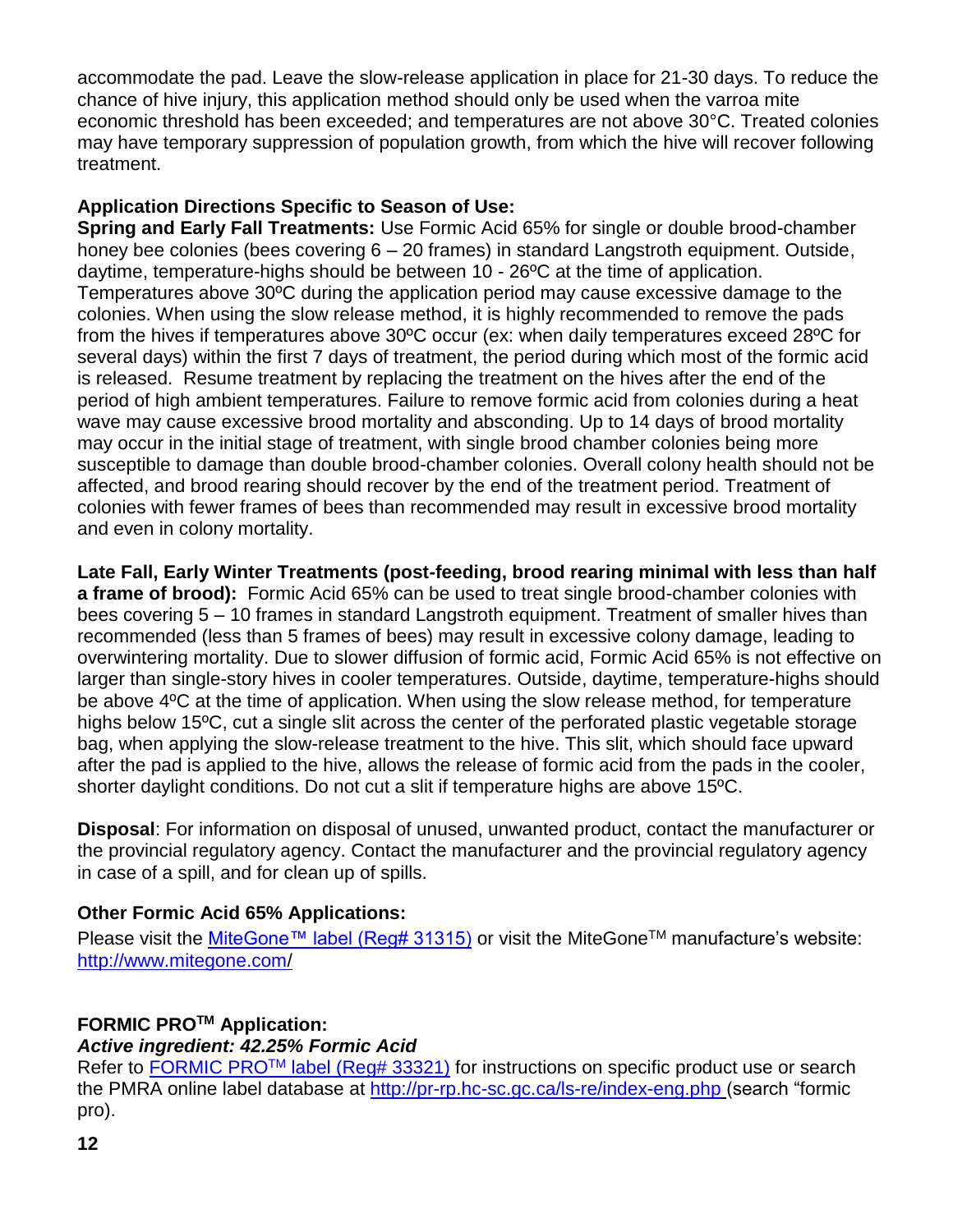**Precautions:** KEEP OUT OF REACH OF CHILDREN! Corrosive to eyes and skin by direct contact or by exposure to vapours. Harmful or fatal if swallowed. Potential skin sensitizer. Do not get in eyes, on skin or on clothing. Do not breathe vapours. May cause respiratory irritation. Fatal if inhaled. Handle product in a well-ventilated area. Wear chemically resistant gloves, a longsleeved shirt and long pants or coveralls, and boots. Work outdoors, and always stand upwind of the use location. If a strong vinegar odour is encountered, area should be evacuated until vapours have dissipated. While using, do not eat, drink, or smoke. Wash skin thoroughly with soap and water after handling. Store and wash contaminated clothing separately from household laundry. Do not contaminate water supply, ponds, lakes or streams with this product. Vapours may disturb colony activities and may result in queen rejection or a slight increase in observed bee mortality, especially at temperatures above 33ºC early in the treatment. Avoid contact with surfaces or objects made of metal

**Timing:** It is highly recommended to monitor phoretic mite levels monthly during periods of brood rearing and treat when local thresholds are reached. Treat during the population-increase phase to protect the bees going into the honey flow. Treat during the colony decrease phase to protect the bees that will make up the winter cluster. In warmer climates, additional treatments may be necessary due to longer brood rearing time. Missed treatments can lead to excessive varroa loads and may require more than one treatment. Pre-Harvest Interval: Zero Days

**Application**: There are two options for applying the product. Select preferred treatment option after reading the Options section below. Outside daytime highs should be between 10 – 29.5°C on day of application. Hot temperatures (≥33°C during the first 3 days) may lead to excessive bee, brood and queen loss. Prior to treatment, colonies should have good food reserves so they do not need feed during treatment. Do not disturb brood chamber frames during the application process. For hives with single or double brood chambers, place treatment on the top bars of the frames of the lower brood chamber. The colony should be a minimum of 10,000 bees, covering approximately six 23 cm deep frames. An entrance must be provided that is the full width of the hive, typically the bottom board entrance, minimum height 1.3 cm. The bottom entrance must be fully open for the entire duration of treatment. Any restriction on the entrance into the brood chamber (e.g. reducer or mouse guard) must be removed to prevent excessive damage to the colonies. Screen bottom boards should be closed off during treatment to prevent formic acid vapour loss. Screen bottom boards should not be considered a source of fresh air because bees do not move sufficient air up through the screen.

Once the hive is prepared, carefully remove the strips from the sachet and separate the two strips. **DO NOT REMOVE THE ECO-PAPER WRAP - IT ACTS AS A WICK**.

**Option One** - 14-day treatment: lay two strips, staggering them so they lay flat and across the full width of the lower brood chamber, in the heart of the brood rearing zone, with approximately 5 cm between strips and 10 cm between the ends of the brood chamber and the outer edges of the strips. Add a honey super with frames at time of application if necessary to provide adequate space for strong colonies to expand, or if a honey flow is expected. It is acceptable to have queen excluders in place. Allow a minimum of one month between applications. Do not mix with other miticides.

**Option Two** - 20-day treatment: on Day 0, lay one strip across the frames in the center of the lower brood chamber, in the heart of the brood rearing zone. Add a honey super with frames at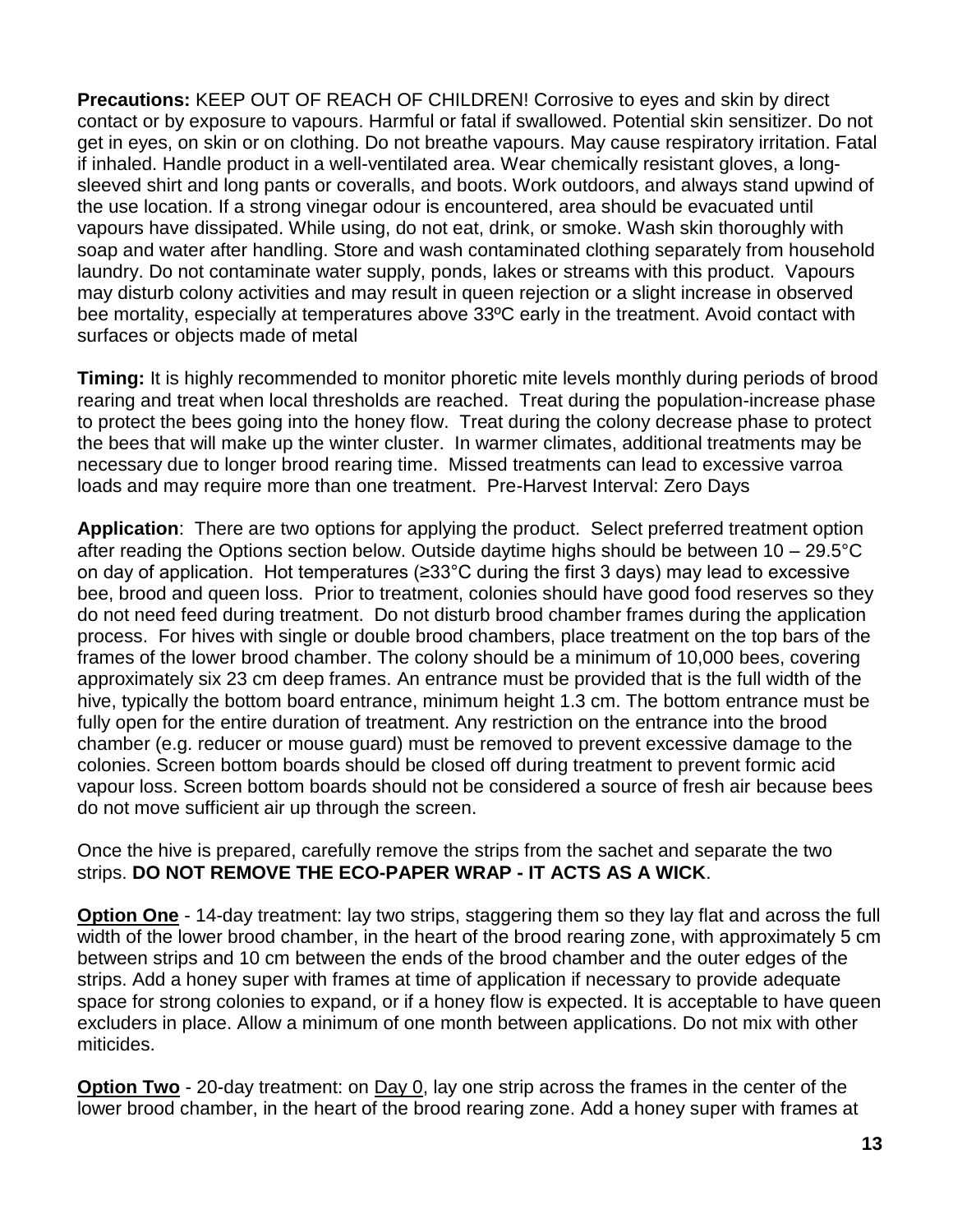time of application if necessary to provide adequate space for strong colonies to expand, or if a honey flow is expected. It is acceptable to have queen excluders in place. On Day 10, remove and replace with a second single strip. The application of the second strip may be delayed if weather conditions at Day 10 do not allow for treatment. The second strip must be applied as soon as weather conditions permit to complete treatment.

**Post Application**: Do not disturb the colony during the treatment period (exception: removing and replacing strip at Day 10 as outlined in Option 2. Colonies are expected to expand the cluster as part of controlling vapour concentration during the first 3 days after product application. Bearding behavior may be observed. Natural honey bee emergence and mortality rate is approximately 1,500 bees per day. A one-day equivalent of natural mortality (i.e. 1,200 to 1,500 bees or up to 2.5 cups) may be observed at the hive entrance during the treatment. Treatment may trigger supersedure of fragile queens, regardless of age. Risk of supersedure in the fall may be mitigated by timing fall treatments so that colonies may be requeened if necessary following treatment. Check to ensure colonies are queenright one full month after application. Spent strips do not need to be removed at the end of the treatment period. When removed, dispose of by composting when allowed by local regulations.

**Disposal**: Always follow applicable disposal regulations. **DO NOT** reuse the empty containers. Dispose in household garbage. Unused or partially used products should be disposed at provincially or municipally designated hazardous waste disposal sites.

#### <span id="page-13-0"></span>**HOPGUARD®II Application**

#### *Active ingredient: Hop Beta Acids (4 g per strip)* **(Reg# 33571)**

Refer to [HopGuard®II label \(Reg# 33571\)](https://pr-rp.hc-sc.gc.ca/1_1/view_label?p_ukid=149139803) for instructions on specific product use or search the PMRA online label database at:<http://pr-rp.hc-sc.gc.ca/ls-re/index-eng.php> (search "hop)

**Precautions:** KEEP OUT OF REACH OF CHILDREN! CORROSIVE to the eyes, wear protective eyewear (goggles or face shield) during application and clean up. Wear chemically resistant gloves, long-sleeve shirt, pants, shoes, and socks whenever handling Thymovar and when performing clean up and maintenance activities. Remove personal protective equipment immediately after handling this product. Wash the outside of gloves before removing. As soon as possible, wash thoroughly and change into clean clothing.

**Directions**: Strips must be applied as per the table below for the number of standard frames covered with bees in each brood chamber. DO NOT apply more than 2 strips per brood chamber.

| Number of Frames of Bees: | -≤5 | $6 - 10$ | $11-15$ $\geq 16$ |  |
|---------------------------|-----|----------|-------------------|--|
| Number of Strips to Use:  |     |          |                   |  |

Strips are only placed in the brood chamber (not in the honey super). Folded strips must be opened and hung over one of the center brood combs near the middle of the comb with one-half of the strip on each side of the comb. If using a second strip, apply the strips in the brood chamber in the center of the cluster, with a minimum distance of 2 combs between the strips. Suspend the strips in the brood chamber in a way that the bees can walk on both sides of the strips. Do not lay the strips on top of the combs.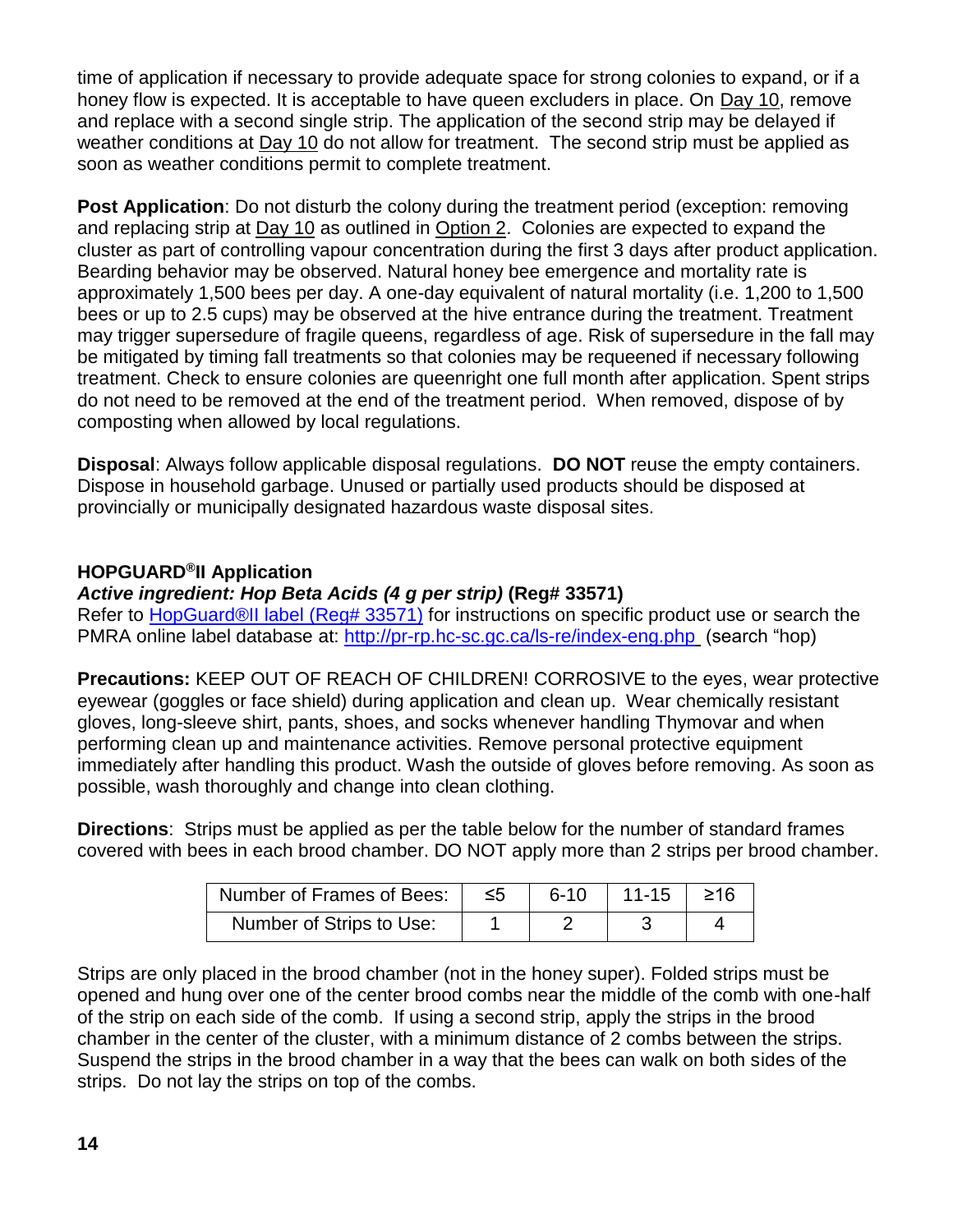**Timing**: Leave strips in the colony for a 10-15 day interval. Two applications, applied at 10-15 day intervals, may be required to provide control of varroa mite. Treat up to twice a year as monitoring indicates is necessary: one or two applications when hive population is increasing in spring and one or two applications when hive population is decreasing in late summer and fall. Remove strips from hives after 15 days. Do not use HopGuard® II more than 4 times per year. This limit includes all applications to a bee colony (usually during spring, late summer, and fall). Application of strips should be based on levels of varroa mite observed in the colony. Users must not harvest honey and wax from the brood chambers, only from the honey supers. For optimal results, apply HopGuard® II when little to no brood is present in the hive. Presence of too much brood will reduce efficacy. HopGuard II may cause injury to brood directly adjacent to strips. Wear chemical resistant gloves (e.g. nitrile) when handling the strips. DO NOT re-use the strips.

#### **Warning: HopGuard® II has potential to cause brood injury. Do not use excess HopGuard material left in the HopGuard® II pouch on bees. Adding HopGuard® II liquid directly on bees might cause excessive damage to bees, brood and queens**.

**Disposal**: Dispose of packaging and used strips in accordance with provincial requirements. For information on disposal of unused, unwanted product, contact the manufacturer or the provincial regulatory agency.

#### <span id="page-14-0"></span>**MITE AWAY QUICK STRIPS™ (MAQS) Application:**

#### *Active ingredient: 46.7% Formic Acid*

Refer to [MAQS label \(Reg# 30324\)](https://pr-rp.hc-sc.gc.ca/1_1/view_label?p_ukid=149139812) for instructions on specific product use or search the PMRA online label database at <http://pr-rp.hc-sc.gc.ca/ls-re/index-eng.php> (search "miteaway).

**Precautions:** KEEP OUT OF REACH OF CHILDREN! DO NOT get in eyes, on skin or on clothing. Avoid inhaling vapour. Wear goggles, chemically resistant gloves, long sleeves and fulllength pants or coveralls, and boots when handling formic acid. Work outdoors, and always stand upwind of the use location. Formic acid vapours may disturb colony activities and may result in queen rejection or a slight increase in bee mortality, especially at temperatures above 33ºC. Avoid contact with surfaces or objects made of metal.

**Timing:** To minimize residues and contamination of marketable honey, carefully follow all label instructions. The pre-harvest interval for honey production is at least 2 weeks from the end of the treatment. Use Mite-Away Quick Strips™ as part of an Integrated Pest Management (IPM) program. Treat only if treatment thresholds are exceeded. Treatment period is 7 days.

When treatment levels are reached, use Mite-Away Quick Strips™ for single or double broodchamber honey bee hives, and honey bee colony cluster covering a minimum of 6 brood frames. Outside, daytime-temperature highs should be between 10 - 29ºC on day of application. Excessive temperatures (> 29ºC) during the first three days of treatment may cause excessive brood mortality and queen loss. Brood mortality may occur in the initial stage of treatment. Overall colony health is not affected, with brood rearing returning to normal by the end of treatment. Treatment of smaller colonies than those listed on the label will result in excessive brood mortality and even in colony mortality.

Disturb colony activity as little as possible during the application process. An entrance must be provided that is the full width of the hive, typically the bottom board entrance. The bottom hive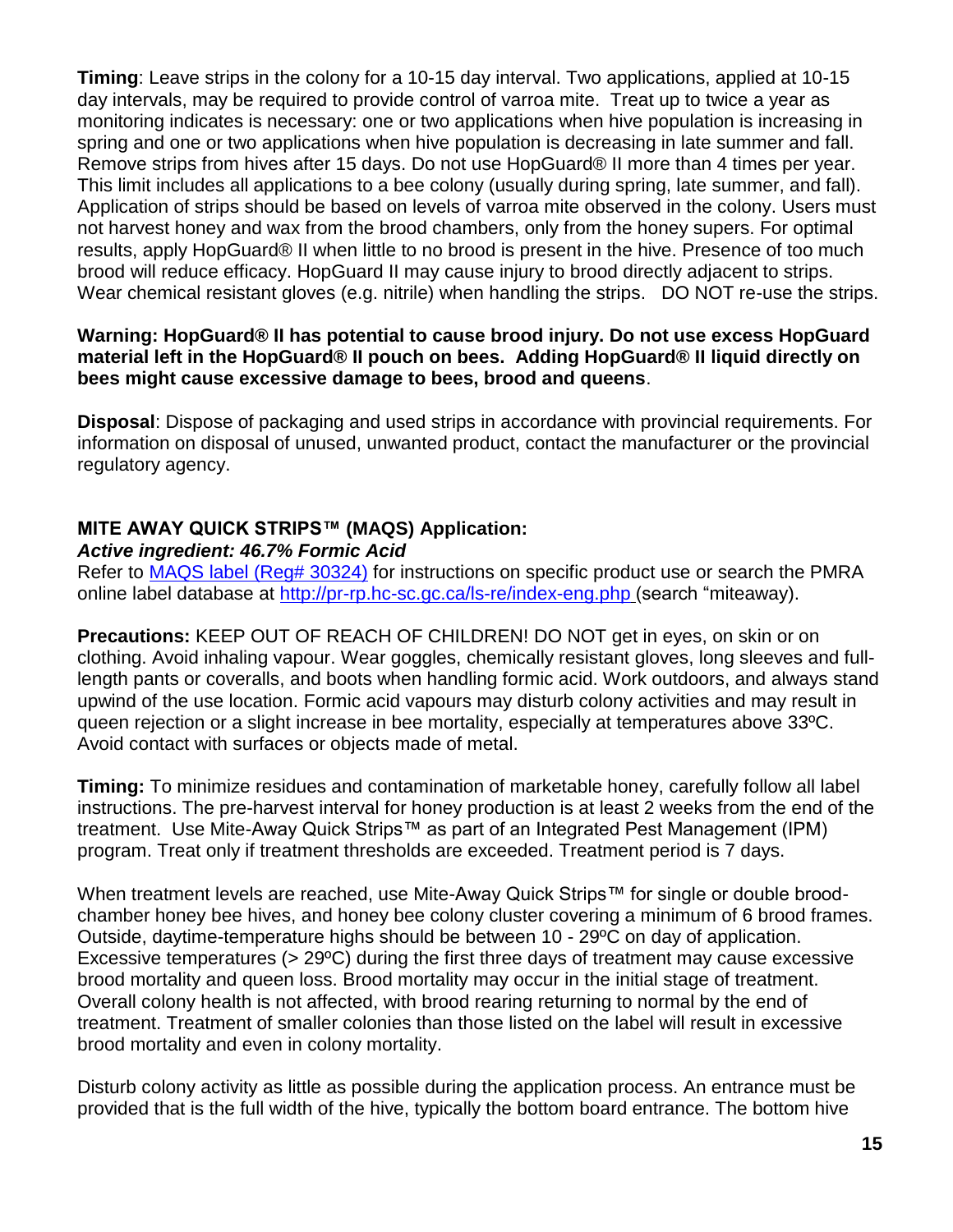entrance needs to be fully open for the entire duration of treatment. Any restriction on the hive entrance (reducer or mouse guard) **MUST** be removed to prevent excessive damage to the colonies. According to the manufacturer if a screen bottom board is used and the screen is not covered to function similar to a traditional bottom board, then efficacy may be reduced.Remove the Mite-Away Quick Strips™ from the outer pouch. Leave the paper wrap intact as it forms a necessary part of the vapour release system.

For hives with single brood chambers lay two strips across the top bars of the frames of the brood chambers, staggering them so they lay flat and across the full width of the hive body, with approximately 5 cm between strips and 10 cm between the ends of the brood chamber and the outer edges of the strips.

For hives with two brood chambers, place the strips as described above (i.e. on the frame top bars of the lower hive body), so the strips are in between the brood chambers. Colonies may break cluster, especially during the first 3 days of treatment. It is perfectly acceptable to have queen excluders in place during treatment. It is important to try not to disturb the treated colony for 7 days! Once the treatment is completed, spent strips need not be removed, but if they are removed, they can be disposed of by composting. Treat all bee colonies in the apiary at the same time. Allow a minimum of one month between applications.

**Disposal**: **DO NOT** reuse the empty containers. Dispose in household garbage. Unused or partially used products should be disposed at provincially or municipally designated hazardous waste disposal sites.

#### <span id="page-15-0"></span>**OXALIC ACID Applications:**

#### *Active ingredient: Oxalic Acid Dihydrate* **(Reg# 29575)**

Refer to [Oxalic acid label \(Reg# 29575\)](https://pr-rp.hc-sc.gc.ca/1_1/view_label?p_ukid=149135548) for instructions on specific product use or search the PMRA online label database at <http://pr-rp.hc-sc.gc.ca/ls-re/index-eng.php> (search "oxalic")

**Precautions:** KEEP OUT OF REACH OF CHILDREN! Fatal or Poisonous if swallowed. AVOID inhaling/breathing dust or fumes. CORROSIVE to the eyes and skin. DO NOT use in enclosed overwintering areas.

\*\* WEAR goggles, chemical-resistant gloves, protective clothing, and boots when handling oxalic acid dihydrate. WEAR a full-face respirator or a half-face respirator and protective goggles, fitted with organic acid filter, chemically resistant gloves, long-sleeved shirt, pants, shoes, and socks whenever applying oxalic acid dihydrate with a vaporizer. \*\*

Note: NIOSH-approved air-purifying respirator (full or half-face) that comes equipped with a cartridge filter with a rating of P100 will provide protection against both organic vapours (in this case oxalic acid vapour) and particulates. For example, 3M Organic Vapour/Acid Gas Cartridge/Filter 60923 can be attached to its Half and Full Facepieces 6000, 7000 and FF-400 Series equipped with bayonet filter holders. A filter cartridge of a lower rating than P100 attached to a facepiece respirator will not provide sufficient respiratory protection to applicators from vaporized oxalic acid. Most safety equipment, supply stores in Manitoba carry P100 rating filters and associated respirators. The application of Oxalic Acid Dihydrate should be limited to **outdoor use only**. DO NOT use in enclosed overwintering areas.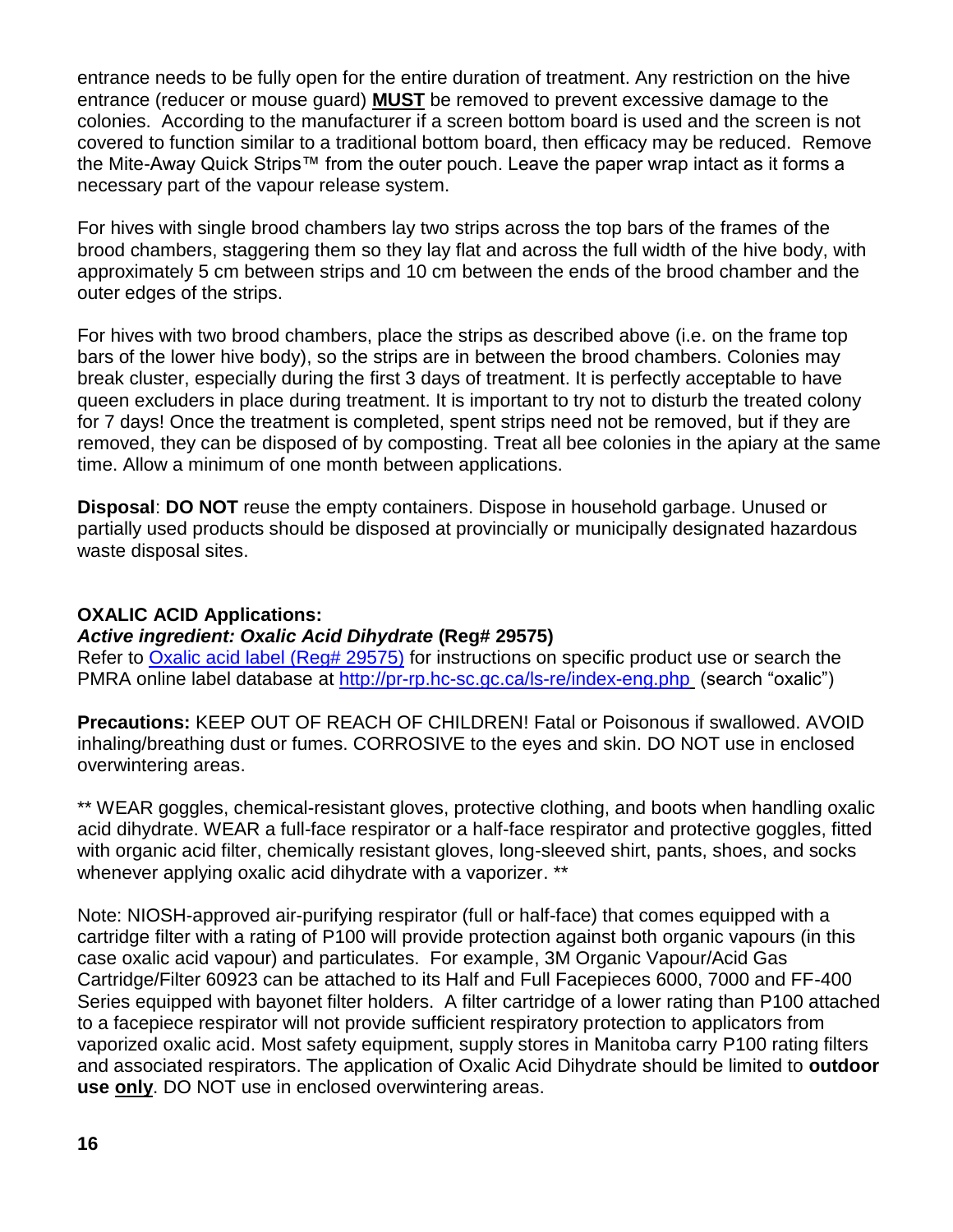There are two oxalic acid application methods for varroa control: Syrup Solution and Vaporizer (see below). **CAUTION: Oxalic Acid Dihydrate might damage bee brood.** Oxalic Acid Dihydrate will not control Varroa mites in capped brood. Best results, use only in fall or spring when little or no brood is present. Do not use when honey supers are in place, to prevent contamination of marketable honey.

#### <span id="page-16-0"></span>**1. Syrup Solution Method:**

Preparation:

- Prepare 50% sugar syrup (1:1 sugar and water (weight or volume)) (ex: 1 kg of sugar in 1L of water).
- Add 35 g of oxalic acid dihydrate crystals to each 1L of sugar syrup.
- Stir the solution very well. The crystals dissolve best if the sugar solution is warm. All of the crystals must be dissolved.
- Make the solution within days of treating the colonies and keep refrigerated until use.

**NOTE: 1L oxalic acid solution will treat 20 colonies (1000mL ÷ 50mL/colony = 20 colonies)** The syrup solution method should only be administered to a honey bee population once per season (i.e. once in the spring and/or once in the fall). **Do not store leftover oxalic acid treatment solution for more than a couple days! The oxalic acid changes in composition and becomes toxic to the bees.** The crystalline powder should be stored at room temperature in an airtight container. This will prevent absorption of moisture, which causes the powder to solidify. Oxalic acid is odourless in all forms, so inhalation exposure to can be difficult to detect.

#### **Application**:

Smoke bees down from the top bars. With a syringe or an applicator, trickle 5 ml of this solution directly onto the bees in each occupied bee space in each brood box. Penetration of the solution into the clustering bees is best done when the cluster is not too tight, which is typically when outside temperatures are between 12°C - 14°C. The maximum dose is 50 ml per colony whether bees are in nucs, single, or multiple brood chambers. Under certain unfavorable conditions (ex: weak colonies, unfavorable overwintering conditions), this application method may cause some bee mortality or overwintering bee loss.

### <span id="page-16-1"></span>**2. Vaporizer Method:**

Apply only to outdoor colonies with a restricted lower hive entrance. Seal all upper hive entrances and cracks with tape to avoid escape of Oxalic Acid vapor. When possible, treat while hives are wrapped (e.g. winter wrap) to ensure they are properly sealed. Smoke bees up from the bottom board. Place 2.0 g Oxalic Acid Dihydrate powder into vaporizer to treat a double brood chamber hive. Insert the vaporizer apparatus through the bottom entrance. Apply heat until all Oxalic Acid has sublimated. Smaller hives will require less oxalic acid powder to be used. For example, one brood chamber hives (i.e. singles) only require 1.0 g of Oxalic Acid Dihydrate powder in the vaporizer. Follow the vaporizer manufacturer's directions for use of their specific vaporizer.

**Disposal**: Do not contaminate irrigation/ drinking water supplies or aquatic habitats by disposal of unused product. Dispose of any unused oxalic acid dihydrate-sugar-water solution immediately after application in accordance with provincial requirements. Dispose of the container in accordance with provincial requirements. For information on disposal of unused, unwanted product, contact the manufacturer or the provincial regulatory agency.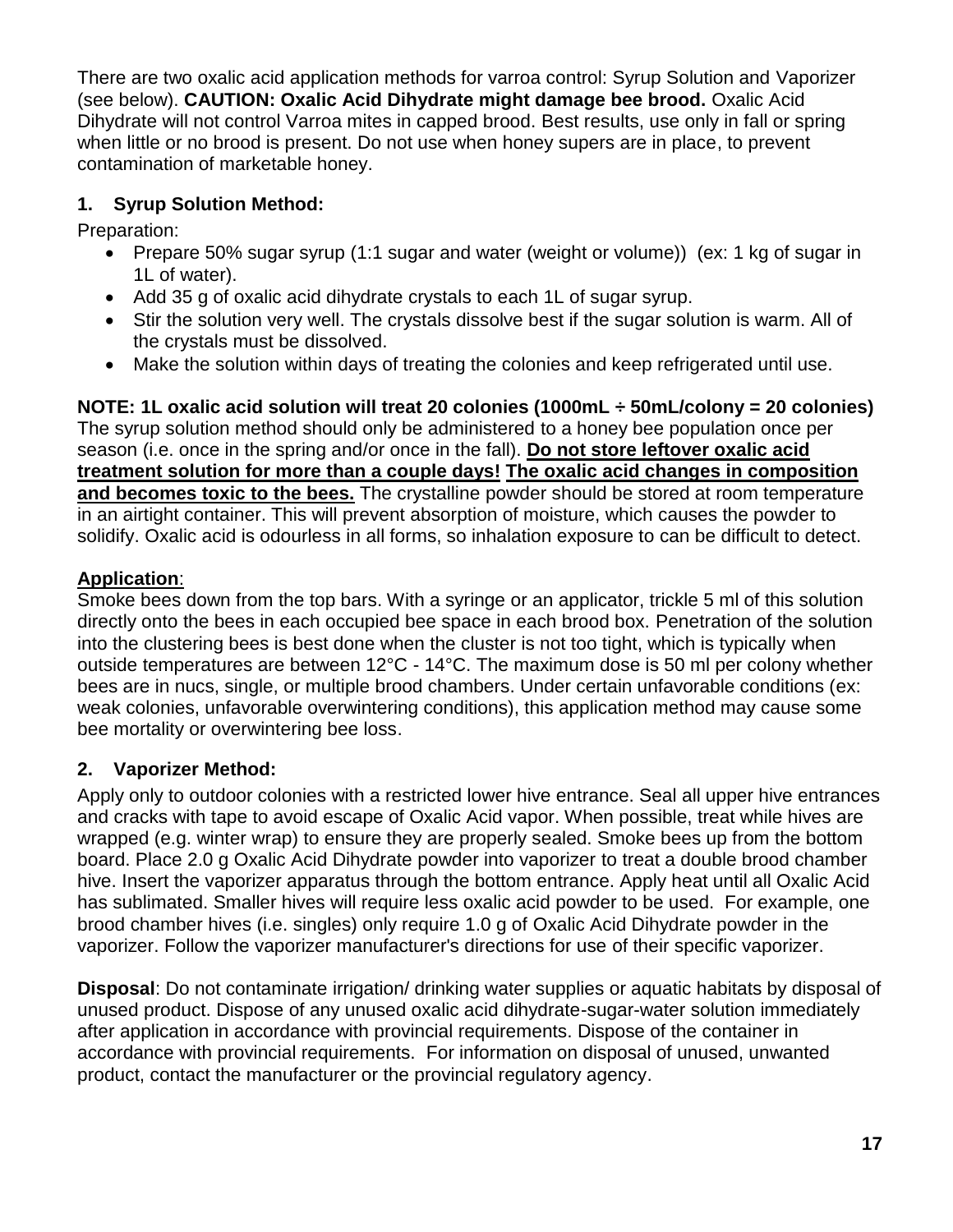#### <span id="page-17-0"></span>**THYMOVAR® Application** *Active ingredient: Thymol (15 g per wafer)* **(Reg# 29747)**

Refer to Thymovar<sup>®</sup> label (Reg# 29747) for instructions on specific product use or search the PMRA online label database at<http://pr-rp.hc-sc.gc.ca/ls-re/index-eng.php> (search "thymovar)

**Precautions:** KEEP OUT OF REACH OF CHILDREN! Wear protective goggles or a face shield and chemically resistant gloves, long-sleeve shirt, pants, shoes, and socks whenever handling Thymovar and when performing clean-up and maintenance activities. CORROSIVE to the eyes and skin, potential skin sensitizer! Harmful or fatal if swallowed! Avoid inhaling the vapour, because failure to do so may cause severe respiratory irritation. Handle Thymovar**®** in a wellventilated area.

**Refer to product labels for instructions on specific product use.** Prior to Thymovar**®** treatment, remove all honey supers and close or replace open or screened hive floors with solid floors, and reduce the hive entrance to normal size. It is recommended that if bees are fed, that part of the feeding be carried out before treatment with Thymovar**®**, if varroa infestation levels and temperatures allow.

For control of varroa mite in honey bee hives, apply 2 consecutive applications of Thymovar**®**. Thymovar**®** is applied at a rate of ½ wafer for nucleus hives, 1 wafer for single brood chamber hives, or 2 wafers for double brood chamber hives. Thymovar**®** wafers are left in the hive for a 3- 4 week treatment period. Immediately following the first application, remove the used wafer(s) and apply a second application of Thymovar**®**. The second application of wafer(s) are also left in the hive for 3-4 weeks. All wafers should be used immediately after opening the sealed sachet. Remove all wafer(s) from the hive after each application period.

For 1-wafer applications in single brood chamber hives, cut the wafer in half. For 2-wafer applications in double brood chamber hives, use uncut wafers. The cut or uncut wafer(s) are placed on top of the combs of the top brood chamber on either side of the edge of the brood, close to but not directly over open or sealed brood. Wafers are preferably placed a minimum of 4 cm from brood. Close the hive, leaving a space (about 5 mm) between the wafers and the hive covers, to improve the evaporation of thymol.

**Timing:** Thymovar**®** must only be used when honey supers are not present on the hive. Applications may be made in the spring, before honey flow or in the late summer to early autumn, after all surplus honey has been removed. Apply when maximum daily temperatures are above 12°C and below 30°C. Temperatures below 12°C will reduce the effectiveness of the treatment, while temperatures above 30° will cause increased stress and mortality of adult bees and brood.

#### **Application Notes:**

- Thymovar**®** does not control varroa mites in capped cells; therefore, the lethal thymol vapour concentration must be maintained in the hive for several weeks.
- DO NOT use more Thymovar wafers than recommended. To minimize residues, carefully follow all label instructions. At higher concentrations, thymol residue may impart off-flavour to honey.
- Bees may remove food from directly under the Thymovar**®** wafer(s).
- The application of Thymovar during feeding may reduce acceptance of the feed. Do not place Thymovar**®** wafer(s) near a sugar feeder as this may reduce feeding. Efficacy of